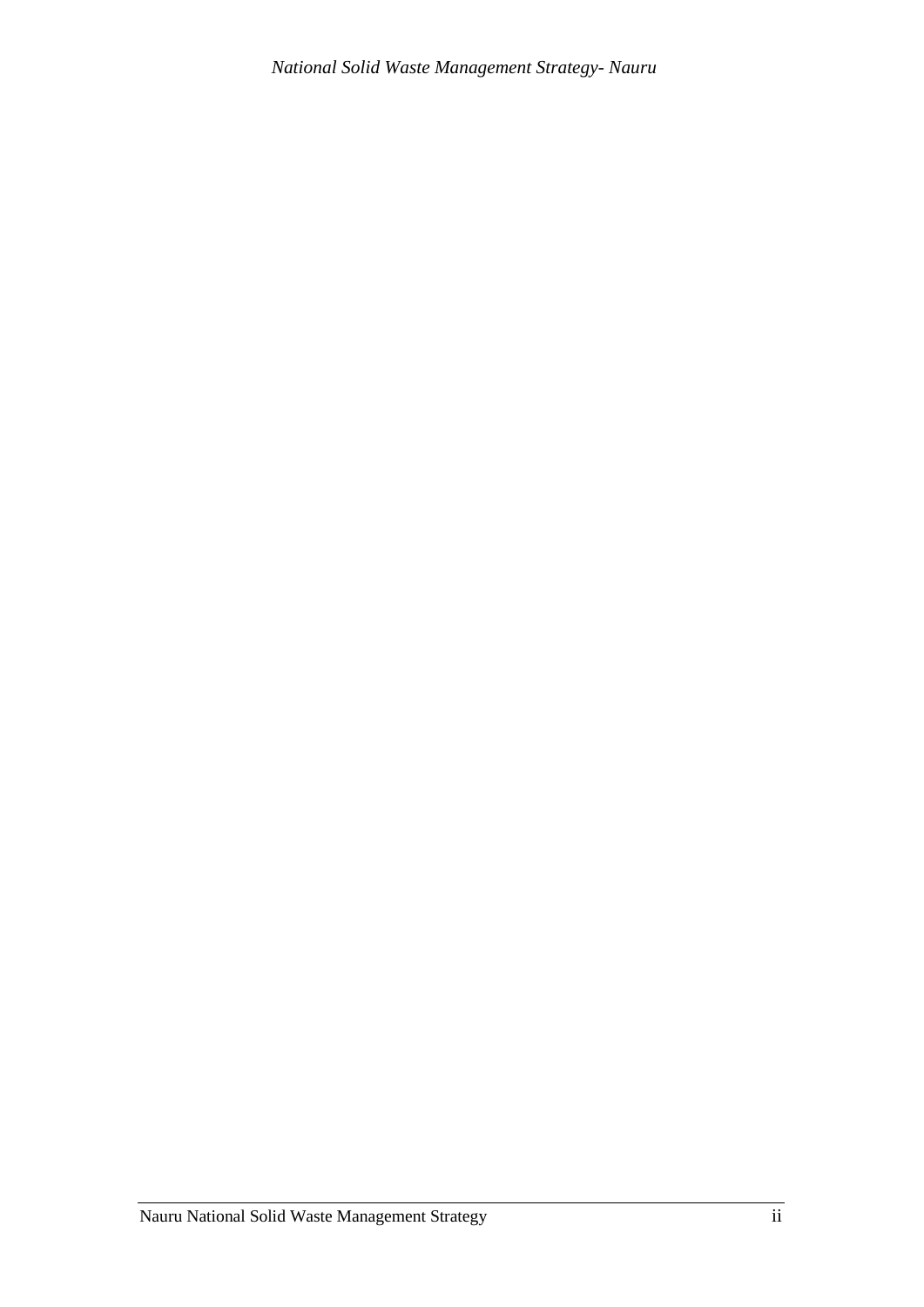# <span id="page-2-0"></span>**FOREWORD**

The National Solid Waste Management Strategy (NSWS) has been develop and under-went to consultations with SPREP/JICA and is in lined with the National Sustainable Development Strategy (NSDS) to strengthen the solid, hazardous waste and e-waste by improving, the capacity to manage. The Strategy promotes and reinforces responsible of Solid Waste Management by including responsibility and mandatory advanced recycling fees, where necessary and to reduce environmental pollution from the generation and disposal of solid waste.

Nauru is a small island in appropriate for imports of excessive nonbiodegradable packaging and a harsh environment decreasing the life of many consumer goods. The long distances between island and relatively small volumes place conventional solutions like recycling beyond the reach of most inhabitants

Waste is an economic as well as an environmental issue. Increasingly, Nauru necessity to rely on tourist image as a 'pleasant island' but litter on roads and beaches will slow this important economic drive waste is also inflating our healthcare costs by increasing pollution and mosquito breeding which cause disease like dengue and malaria. Not managing waste well is already costing Nauru significantly.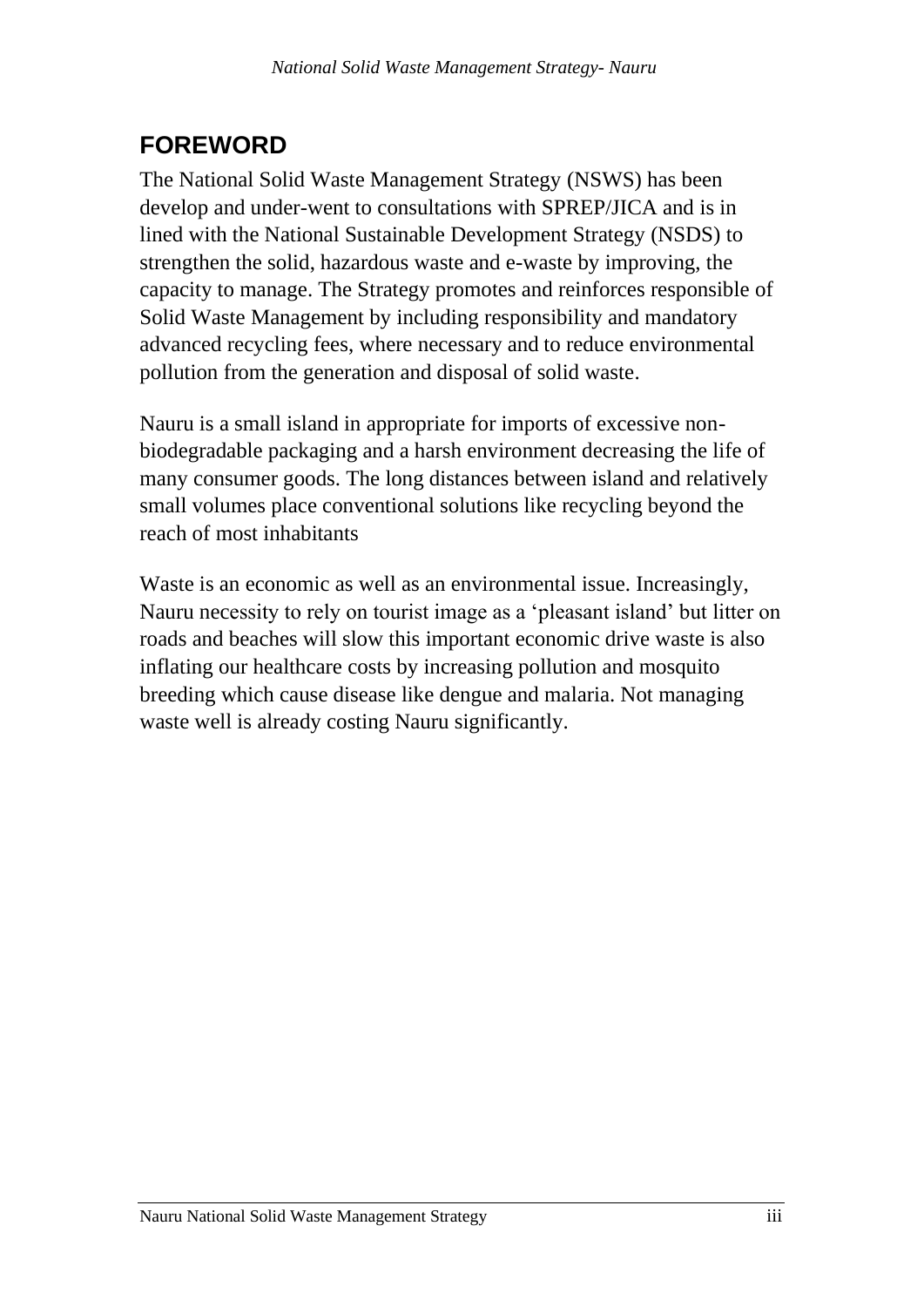# <span id="page-3-0"></span>**CONTENTS**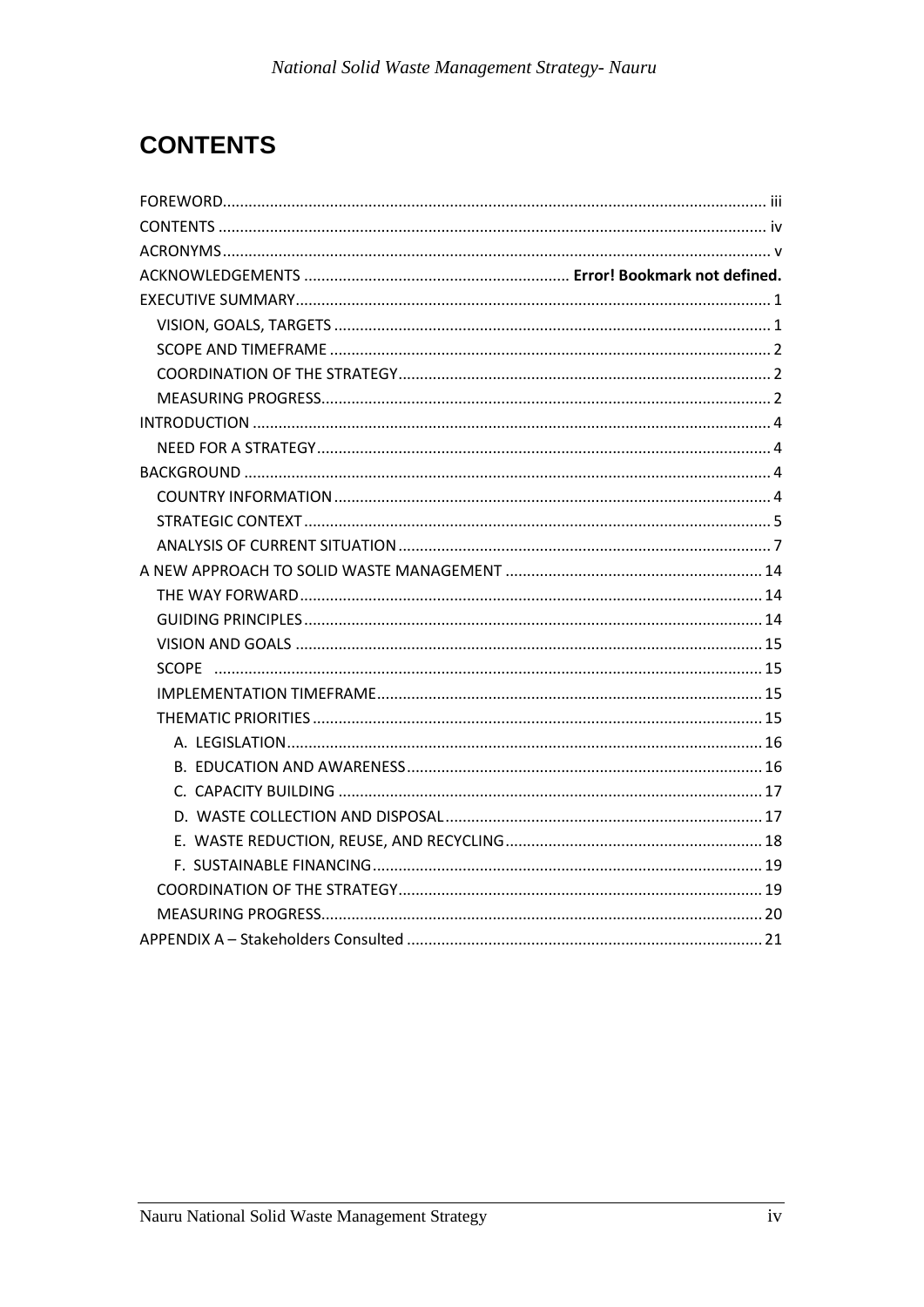# <span id="page-4-0"></span>**ACRONYMS**

| Department of Commerce, Industry, and the Environment     |
|-----------------------------------------------------------|
| Forum Fisheries Association                               |
| Kilograms                                                 |
| Key Performance Indicators                                |
| Convention for the Prevention of Pollution from Ships     |
| Nauru Rehabilitation Corporation                          |
| National Sustainable Development Strategy 2005-2025       |
| Pacific Islands Development Programme                     |
| Pacific Islands Framework for Action on Climate Change    |
| Pacific Islands Forum Secretariat                         |
| <b>Pacific Power Association</b>                          |
| South Pacific Applied Geoscience Commission               |
| Secretariat of the Pacific Community                      |
| Secretariat of the Pacific Regional Environment Programme |
| University of the South Pacific                           |
|                                                           |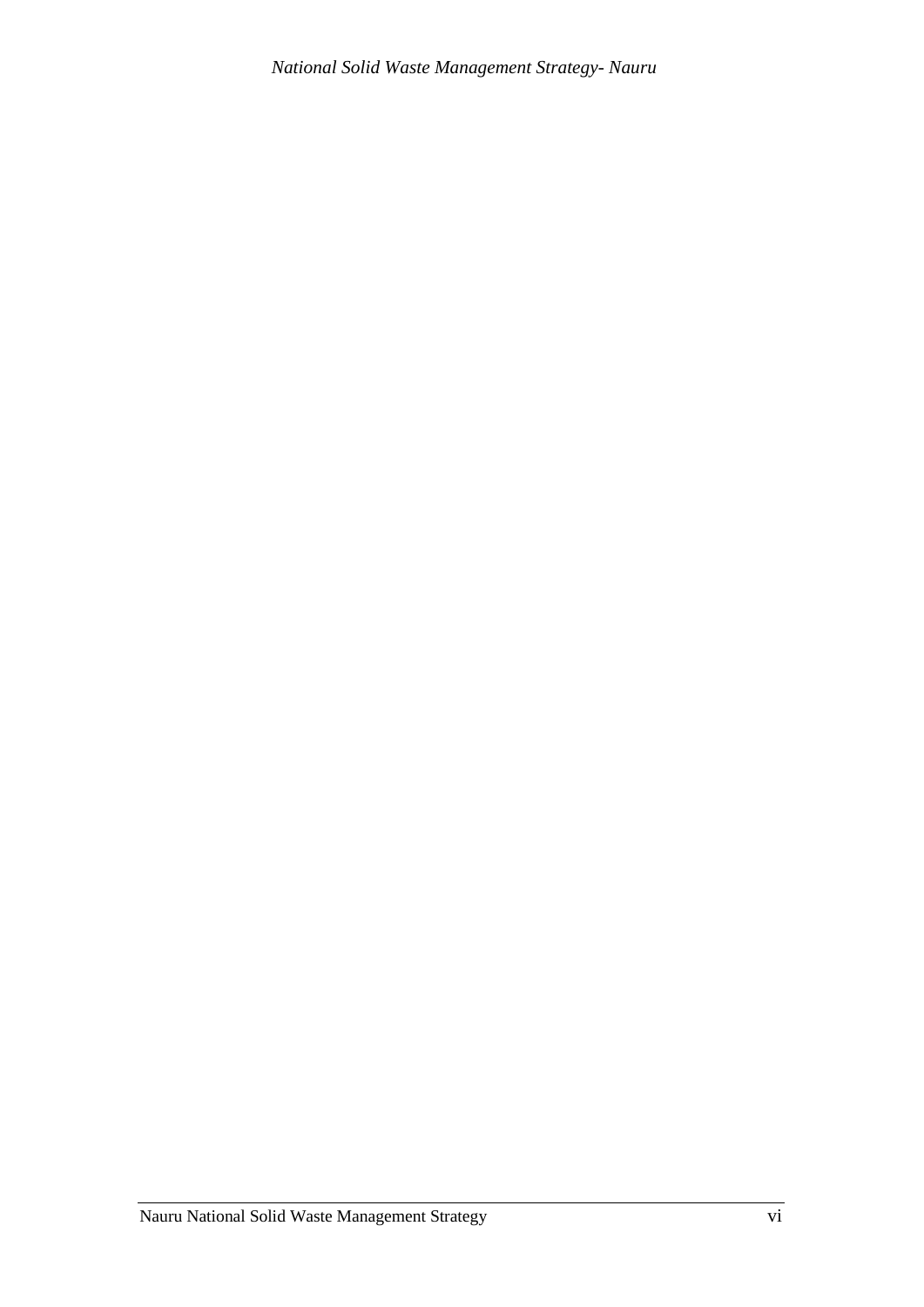# <span id="page-6-0"></span>**ACKNOWLEDGEMENTS**

Special acknowledgement to Ms Esther Richards from Secretariat of the Regional Environment Programme (SPREP) and Japan International Cooperation Agency (JICA), Department of Commerce Industry & Environment (CIE) and the Stakeholders for their support, assistance and valuable reviews for completion of this Strategy.

# **EXECUTIVE SUMMARY**

Nauru faces many economic and environmental challenges. In the 1970s the country experienced an economic boom due to phosphate mining, however, because of mismanagement of the revenue, the country currently has limited financial resources to undertake many of its development programmes including environmentally sound waste management. In the face of a range of environmental, social and economic threats from poor waste management and pollution, and in the context of the limited resources, this National Solid Waste Management Strategy is developed as a matter of priority.

The proposed way forward is based on an analysis of the existing situation and was developed using a participatory and consultative approach through workshops held in November 2008 and October 2010.

# <span id="page-6-1"></span>VISION, GOALS, TARGETS

The vision for the National Solid Waste Management Strategy is identical to the strategic goal identified in Nauru's National Sustainable Development Strategy 2005- 2025: *Effective management of waste and pollution that minimizes negative impacts on public health and environment.* This vision is underpinned by three goals:

- 1. To reduce environmental pollution from the generation and disposal of solid waste
- 2. To increase economic benefits and efficiency by reusing and recycling wastes where possible
- 3. To reduce the costs to society of managing waste through efficient and responsible management and equitable distribution of costs

To achieve the stated goals, 6 priority thematic areas were identified through wide stakeholder consultations. These thematic areas in no order of priority, are (A) legislation; (B) awareness; (C) capacity building; (D) waste disposal; (E) waste reduction, reuse, and recycling; and (F) sustainable financing.

The specific targets for each of these 6 areas are:

• Practical and enforceable regulations for waste management enacted by 2019, and enforced beginning in 2020.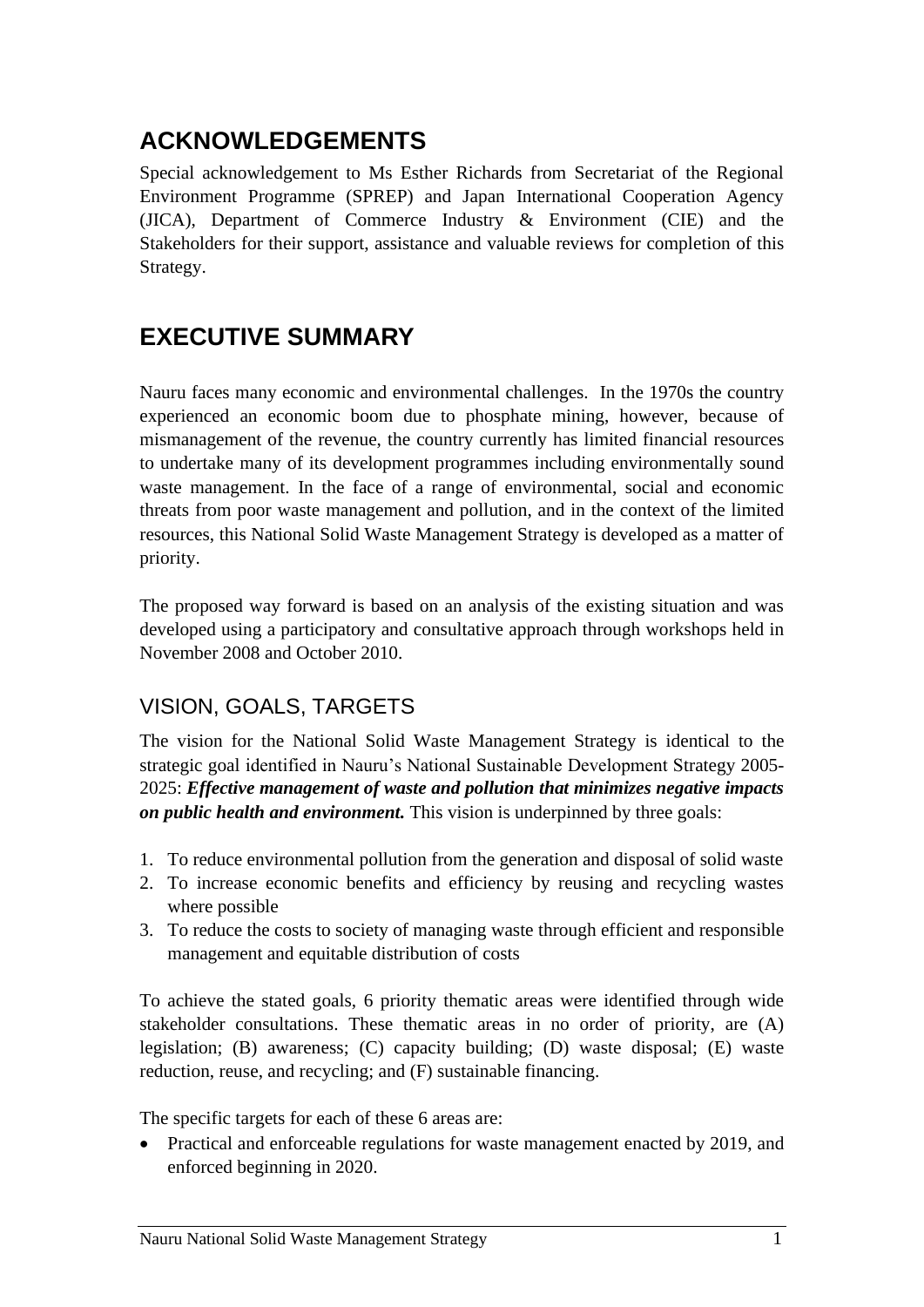- Increase the percentage of the population aware of and engaging in good solid waste management practices by at least 10% yearly over the 2017 levels.
- Solid waste management integrated into the Nauru school curriculum by 2017.
- By 2017, adequate numbers of trained staff are effectively implementing the National Solid Waste Management Strategy, and there is a plan in place for continuous staff development.
- Improved operation and management of the NRC-managed dumpsite by 2017 in order to extend the operational life and minimize the pollution risks and other environmental impacts (odours, pests, fires, etc).
- An efficient and sustainable collection system in place by 2018.
- 30 % reduction in the amount of solid waste requiring disposal to landfill by 2020 compared to 2017 baseline data
- 75% reduction in bulky waste stockpiles by 2020.
- Fair application of the polluter pays principle  $-$  i.e., those who cause pollution should pay the cost of managing that pollution.
- At least 15% of the waste management budget generated from sustainable means by 2020, and 30% by December 2023.

## <span id="page-7-0"></span>SCOPE AND TIMEFRAME

The Strategy covers a 10-year period and includes solid wastes from all sources (household, commercial, industrial, agricultural, and mining), and bulky wastes such as tyres, derelict vehicles, and waste from construction and demolition. The Strategy will be updated periodically to include hazardous waste, health-care waste, liquid waste, and gaseous wastes as the institutional capacity to implement the Strategy increases.

## <span id="page-7-1"></span>COORDINATION OF THE STRATEGY

The Department of Commerce, Industry and Environment will coordinate the implementation of the National Solid Waste Management Strategy. A multistakeholder forum will also be used to provide additional support to periodically review progress and provide feedback.

### <span id="page-7-2"></span>MEASURING PROGRESS

The National Solid Waste Management Strategy will be reviewed during its mid-term in 2019. Measuring the overall success of the Strategy will be based on key performance indicators, as identified in the National Sustainable Development Strategy 2005-2025:

- 1. Proportion of waste effectively and sustainably managed
	- a. Proportion of waste avoided (e.g. through import bans)
	- b. Proportion of waste recycled or composted
	- c. Proportion of estimated waste generated that is disposed of at the designated disposal site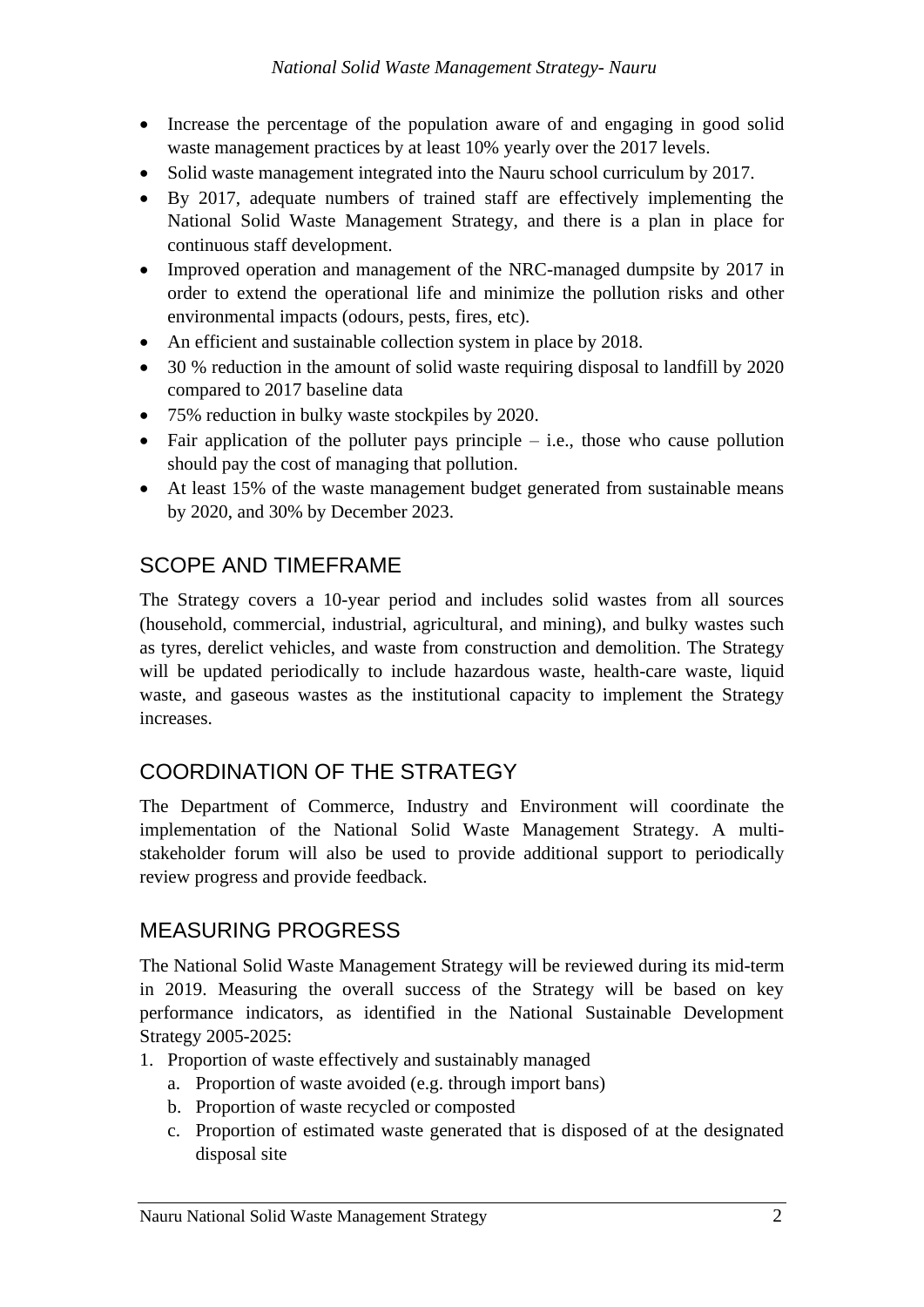2. Number of national and sector policies, plans and programs in which waste and pollution issues have been integrated.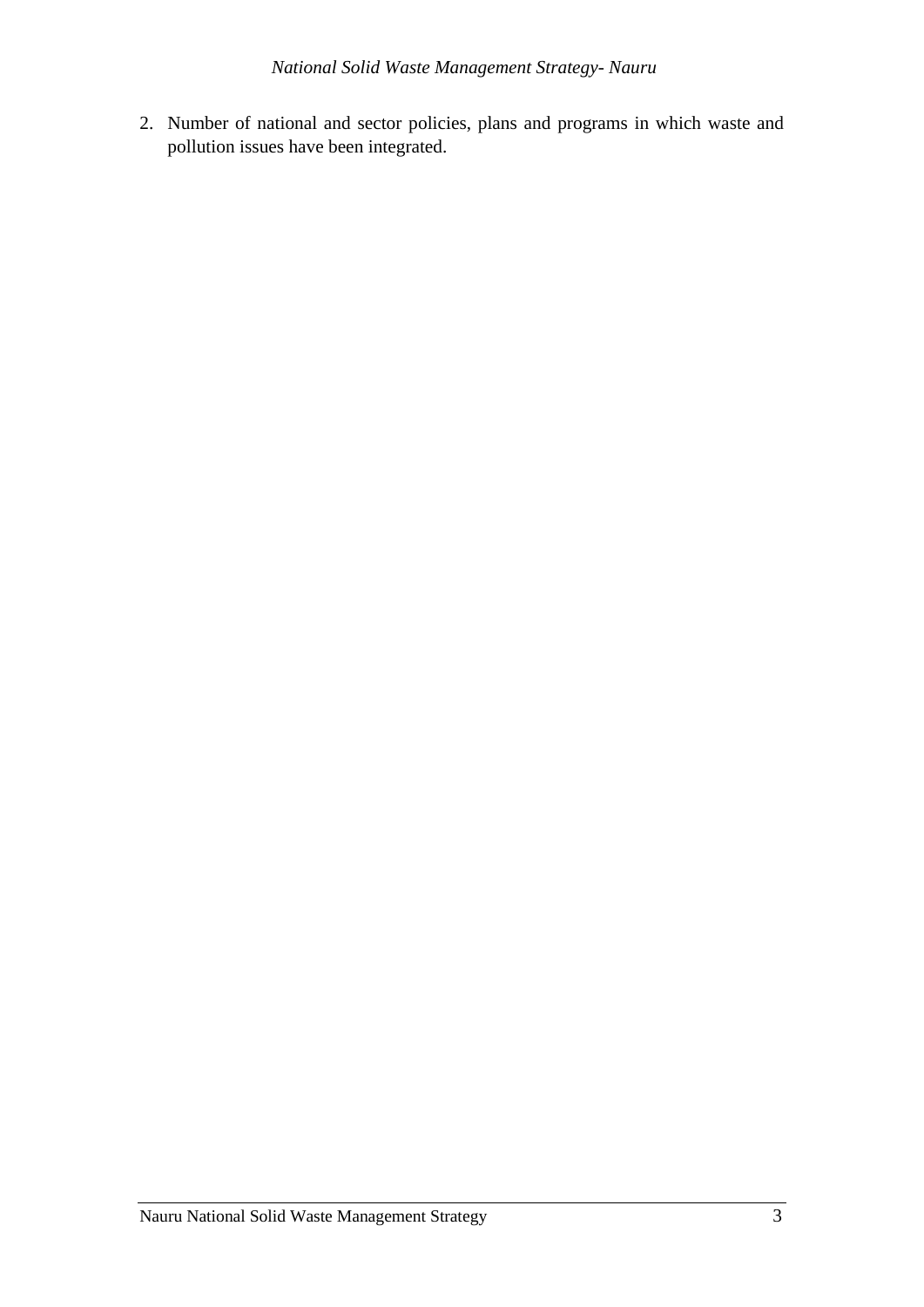# <span id="page-9-0"></span>**INTRODUCTION**

## <span id="page-9-1"></span>NEED FOR A STRATEGY

Nauru faces many economic and environmental challenges. In the 1970s the country experienced an economic boom due to phosphate mining, however, because of mismanagement of the revenue, the country has limited financial resources to undertake many of its development programmes including environmentally sound waste management.

Poor waste management can have negative impacts on public health, the environment, and the national economy. From a public health standpoint, poor waste disposal practices encourage mosquitoes, rodents, and other vermin populations, which can spread diseases. Respiratory and other health problems can also arise from breathing the fumes from dumpsite fires. From the environmental perspective, dumpsites threaten underground sources of water, and air quality, and can also reduce the ability of natural systems such as coral reefs to cope with other events such as climate change. Economically, poorly managed wastes affect tourism, fisheries, and agriculture.

On the other hand, the benefits from proper waste management include the enhancement of tourism, a more resilient and healthier environment, reduced health care cost and the maximization of infrastructure lifetimes such as landfills and collection systems. At the same time, the small population size and close-knit communities of Nauru suggest that sustainable solid waste management can be achieved.

In the face of the environmental, social and economic threats from poor waste management and pollution, and in the context of the limited resources, there is an urgent need to develop sustainable methods for managing waste. The development of this National Solid Waste Management Strategy is therefore a priority for Nauru.

# <span id="page-9-2"></span>**BACKGROUND**

### <span id="page-9-3"></span>COUNTRY INFORMATION

| Geographic location        | $0^{\circ}$ 32' South 166 $^{\circ}$ 55' East |
|----------------------------|-----------------------------------------------|
| Geological characteristics | Raised atoll                                  |
| Capital                    | Yaren District                                |
| Population                 | 10,163 (source: SPC 20081)                    |

<sup>&</sup>lt;sup>1</sup> SPC (2008) *2008 Pocket Statistical Summary*, Retrieved 1 August 2009, from <http://www.spc.int/prism/publications/SPS-2008.pdf >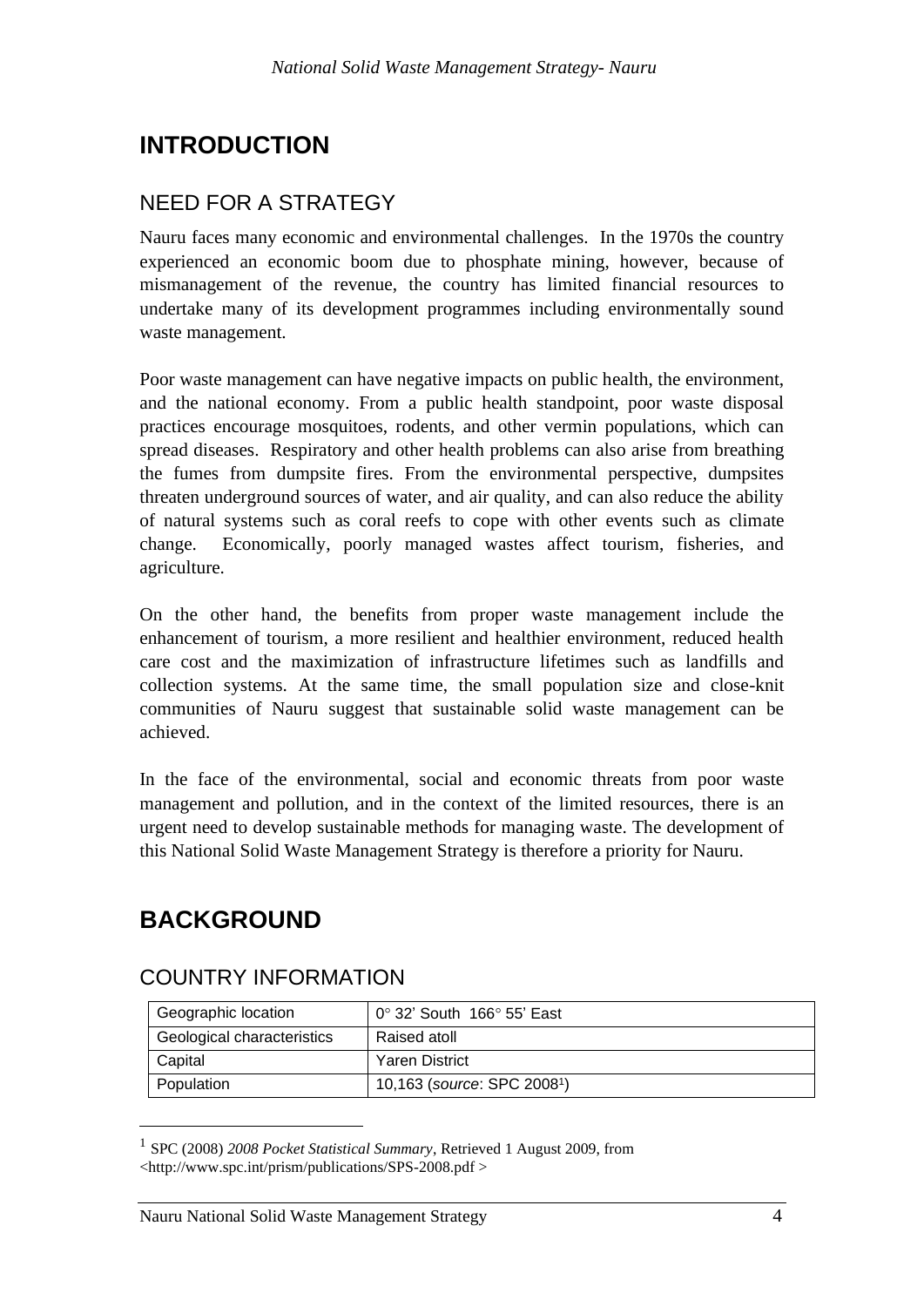#### *National Solid Waste Management Strategy- Nauru*

| Land Area                   | 21 square kilometres                                          |
|-----------------------------|---------------------------------------------------------------|
| Population density          | 484 persons per square kilometres                             |
| Median age                  | 21.7 years                                                    |
| Youth (15-24)               | 21.1 percent                                                  |
| Max height above sea level  | 70 m (location along plateau ring)                            |
| Rainfall                    | 2,090 mm/annum (source: SOPAC, 2007 <sup>2</sup> )            |
| Exclusive Economic Zone     | 320,000 square kilometres                                     |
| Mean Temperature            | 29 degrees Celsius                                            |
| GDP per Capita              | US\$2,500 (source: ADB <sup>3</sup> )                         |
| Economic activities (main)  | Phosphate mining, fisheries                                   |
| Currency                    | Australian Dollar                                             |
| <b>Transportation links</b> | AIR: Twice per week flights by Our Airline (Brisbane, Tarawa) |
|                             | SEA: Neptune Pacific Line to Brisbane (about every 2 weeks)   |
| Languages                   | Nauruan, English                                              |
| Government                  | Republic with parliamentary system                            |
| Memberships in regional     | FFA, PIDP, PIFS, PPA, SPC, SPREP, SOPAC, USP                  |
| organizations               |                                                               |
| Natural hazards             | Tsunamis, Droughts                                            |

## <span id="page-10-0"></span>STRATEGIC CONTEXT

#### **Regional Context: The Pacific Regional Solid Waste Management Strategy**

The Pacific Regional Solid Waste Management Strategy 2010- 2015 is the region's guiding document for solid waste management, whose implementation is coordinated by SPREP. It prescribes actions for SPREP and SPREP member countries and territories including Nauru. It addresses nine priority areas: sustainable financing; integrated solid waste management; legislation; awareness, communication and education; capacity building; environmental monitoring; policy, planning and performance; solid waste industry; and medical waste.

Of these areas, Nauru identified three high priorities: (1) integrated solid waste management, (2) legislation, and (3) Policy, Planning & performance. The Nauru Waste Management Strategy should be closely aligned with the Regional Strategy by aligning relevant strategies and high-level actions.

Nauru National Solid Waste Management Strategy 5

<sup>2</sup> SOPAC, (2007). *Wate,r Sanitation, and Hygiene – Nauru Country Information*. Retrieved 20 October 2010 from <http://www.pacificwater.org/pages.cfm/country-information/nauru.html>

<sup>3</sup> Asian Development Bank, (2007). *Country Economic Report – Nauru*. Asian Development Bank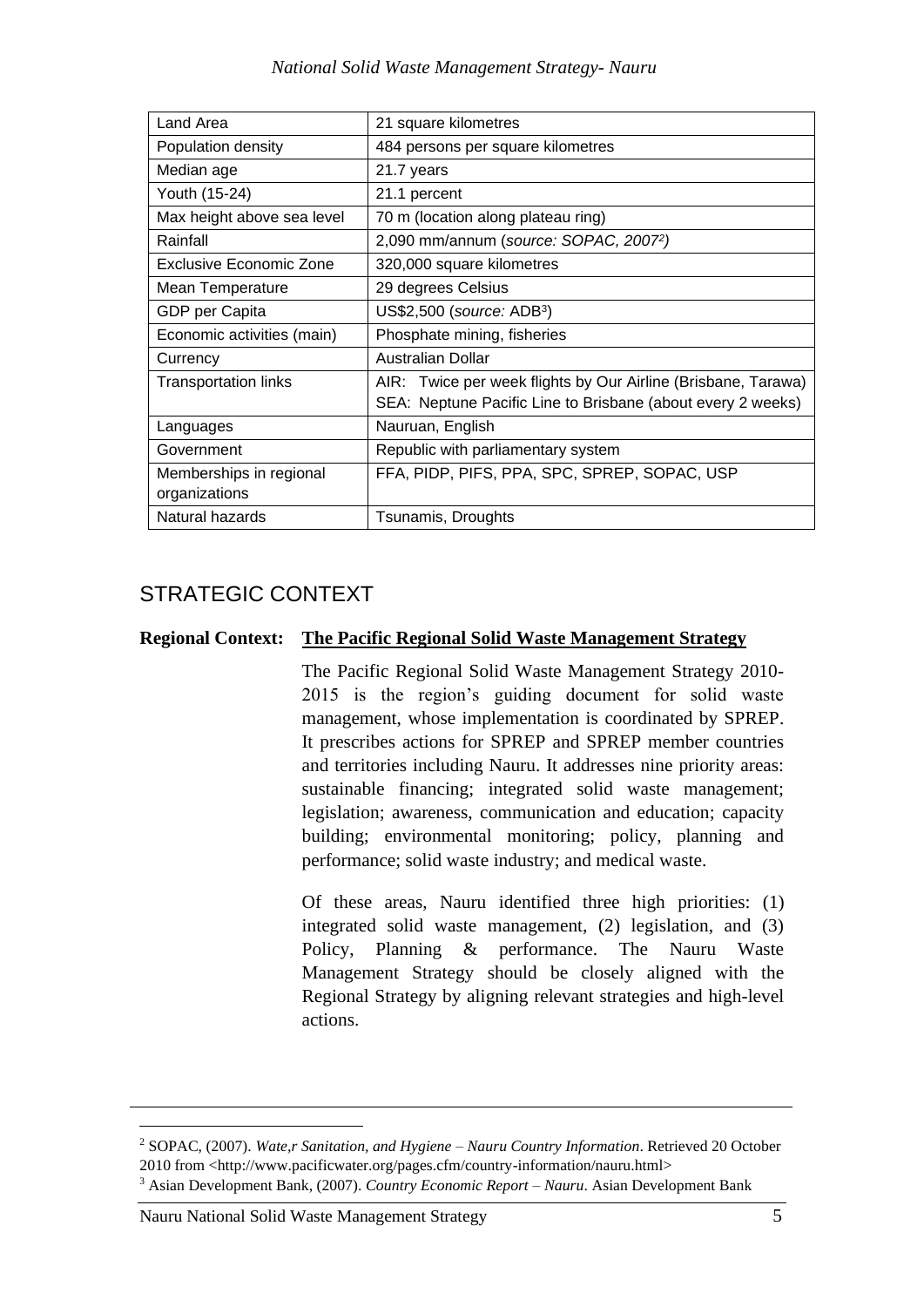### **Pacific Islands Framework for Action on Climate Change 2006-2015**

The Pacific Islands Framework for Action on Climate Change (PIFACC), which was endorsed by the Pacific Islands Forum Leaders in 2005, establishes a framework to ensure that Pacific island peoples and communities build their capacity to be resilient to the risks and impacts of climate change. Two of the key expected outcomes of the PIFACC are to implement adaptation measures to the adverse effects of climate change and to contribute to global greenhouse gas reduction.

Implementation of the Nauru Waste Management Strategy should lead to better waste management which in turn can contribute to adaptation to climate change, since it can lead to reduced discharge of leachate and the lower levels of pollution from litter, poorly managed dumpsites, etc. These positive effects reduce the manmade stresses on the ecosystems such as reefs, thus allowing them to better cope with climate change impacts. In terms of mitigation of greenhouse gases such as methane, better waste disposal methods such as semi-aerobic landfills and home composting can reduce the production of methane.

| <b>National Context:</b>                                                                                                                                                                                                       | The National Sustainable Development Strategy (NSDS) 2005-<br>2025 (revised in 2009) outlines a vision for Nauru's<br>development: "A future where individual, community, business<br>and government partnerships contribute to a sustainable quality<br>of life for all Nauruans". |
|--------------------------------------------------------------------------------------------------------------------------------------------------------------------------------------------------------------------------------|-------------------------------------------------------------------------------------------------------------------------------------------------------------------------------------------------------------------------------------------------------------------------------------|
| Under the Environment Sector of the NSDS, goals, key<br>performance indicators (KPIs), and milestones are specified for<br>waste management, which should be incorporated in this<br>National Solid Waste Management Strategy: |                                                                                                                                                                                                                                                                                     |
|                                                                                                                                                                                                                                | Goal: Effective management of waste and pollution that minimizes<br>negative impacts on public health and the environment.                                                                                                                                                          |
|                                                                                                                                                                                                                                | <u> UDI</u> . Dragontian of mosts offectively and quetainship measonal.                                                                                                                                                                                                             |

- KPIs: Proportion of waste effectively and sustainably managed; Number of national and sector policies, plans and programs in which waste and pollution issues have been integrated.
- By 2017: National solid waste management strategy finalized and implemented
- By 2025: Pollution and waste management efforts become sustainable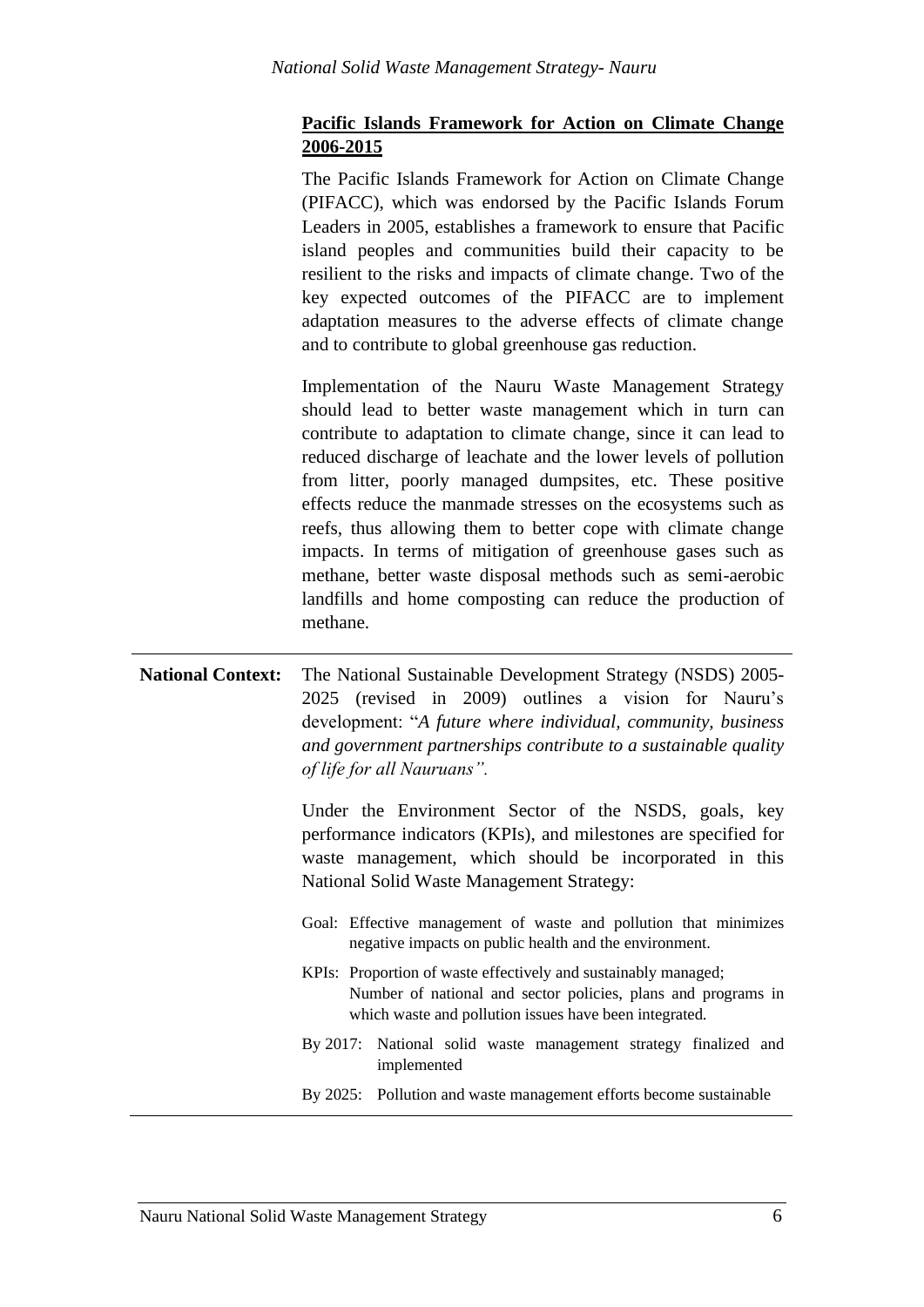## <span id="page-12-0"></span>ANALYSIS OF CURRENT SITUATION

#### **Legislation: Litter Prohibition Act 1983**

This act makes provisions for the abatement of litter. It prescribes fines for littering offences and empowers district constables to enforce the act.

However, as cited in a review of Nauru's environmental legislation [Powell, 2006] 4 , the Litter Prohibition Act "is often ignored by both young and old, because of either ignorance or perceived immunity from prosecution." The review goes on further to suggest that "the method and degree of enforcement and imposition of penalties need to be broadly re-considered in view of the apparent general attitude of the Nauruan people, and some lateral thinking applied to find solutions."

During stakeholder consultations, the views expressed by Powell [2006] were strongly disputed. Based on the stakeholder feedback, the current attitudes towards legislation have probably changed since the assessment was completed in 2006.

### **Marine Pollution Prevention Bill 2000**

This bill was drafted to implement the provisions of the International Convention for the Prevention of Pollution from Ships (MARPOL). It makes provisions for dumping of wastes at sea.

#### **Environment Management Bill 2006**

This framework bill makes provision for issues related to the management and protection of the environment, and permits regulations to be made for environmental matters, including:

- regulating or prohibiting the pollution of the air, water or land, and the depositing or dumping of litter, rubbish, or any substance of a dangerous, noxious or offensive nature;
- managing landfill sites and otherwise providing for the administration, management and regulation of waste management processes, facilities and services;
- prescribing fees for applications, permits or approvals under any law relating to the management of the environment, or for the provision of advisory, inspection or other services by CIE.

<sup>4</sup> Powell, G.B. (2006) Review of Environment Related Laws-Nauru. SPREP, Apia, Samoa.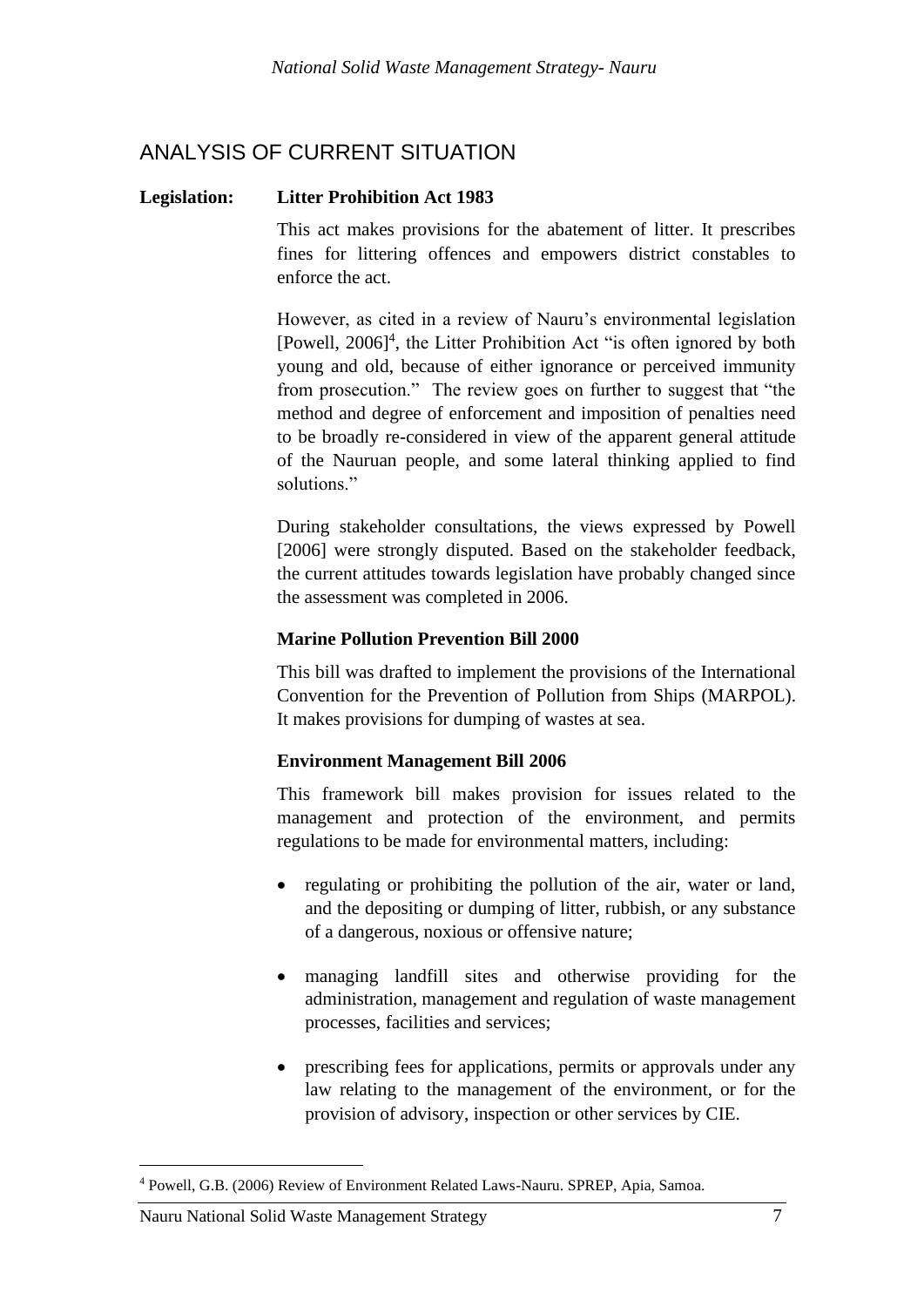The Environment Management Bill has been sent to regional partners for comments and there has been at least one offer of assistance to review and finalize the bill.

|                                       | The existing legislative framework for solid waste<br>Analysis:<br>management does not adequately address the range of<br>issues necessary for proper solid waste management (e.g.<br>waste storage and collection, landfill operation, fees, etc).<br>The Environment Management Bill, once enacted,<br>provides for the development of such regulations.                                                                                                             |  |  |
|---------------------------------------|------------------------------------------------------------------------------------------------------------------------------------------------------------------------------------------------------------------------------------------------------------------------------------------------------------------------------------------------------------------------------------------------------------------------------------------------------------------------|--|--|
| <b>Institutional</b><br>arrangements: | The Department of Commerce, Industry $\&$ Environment (CIE) is<br>responsible for the strategic planning and regulatory aspects of waste<br>management. CIE has recently increased its capacity by employing<br>an Environment Policy Officer and an Environment Project Officer.<br>Solid waste management operations (waste collection $&$ disposal) are<br>carried out by the Nauru Rehabilitation Corporation, as mandated by<br>the Minister of CIE.              |  |  |
|                                       | The separation of the regulatory aspects from the<br>Analysis:<br>operational aspects of solid waste management in two<br>separate agencies is good and avoids self-regulation. The<br>recent increase in capacity in CIE is also a positive move<br>forward. While these two bodies have clearly defined<br>roles, a multi-stakeholder forum could provide additional<br>support to periodically review progress on the solid waste<br>management strategy.           |  |  |
| <b>Financing:</b>                     | The waste management operational budget for waste collection and<br>disposal for the 2010 financial year (July 2010-June 2011) is about<br>AU\$170,000, while the capital expenditure (equipment) is \$661,000.<br>A small portion of the operational budget comes from charging<br>schools, hospitals, and government buildings for waste collection<br>services, while the remainder is absorbed into the annual budget for<br>the Nauru Rehabilitation Corporation. |  |  |
|                                       | Sustainable financing is critical to ensuring the longevity<br>Analysis:<br>of waste management programmes. There is a need for an<br>injection of funds to support capital projects such as<br>dumpsite improvement. Furthermore, it is necessary to<br>move towards a self-sustaining system where the waste<br>management operational budget is self sustaining.                                                                                                    |  |  |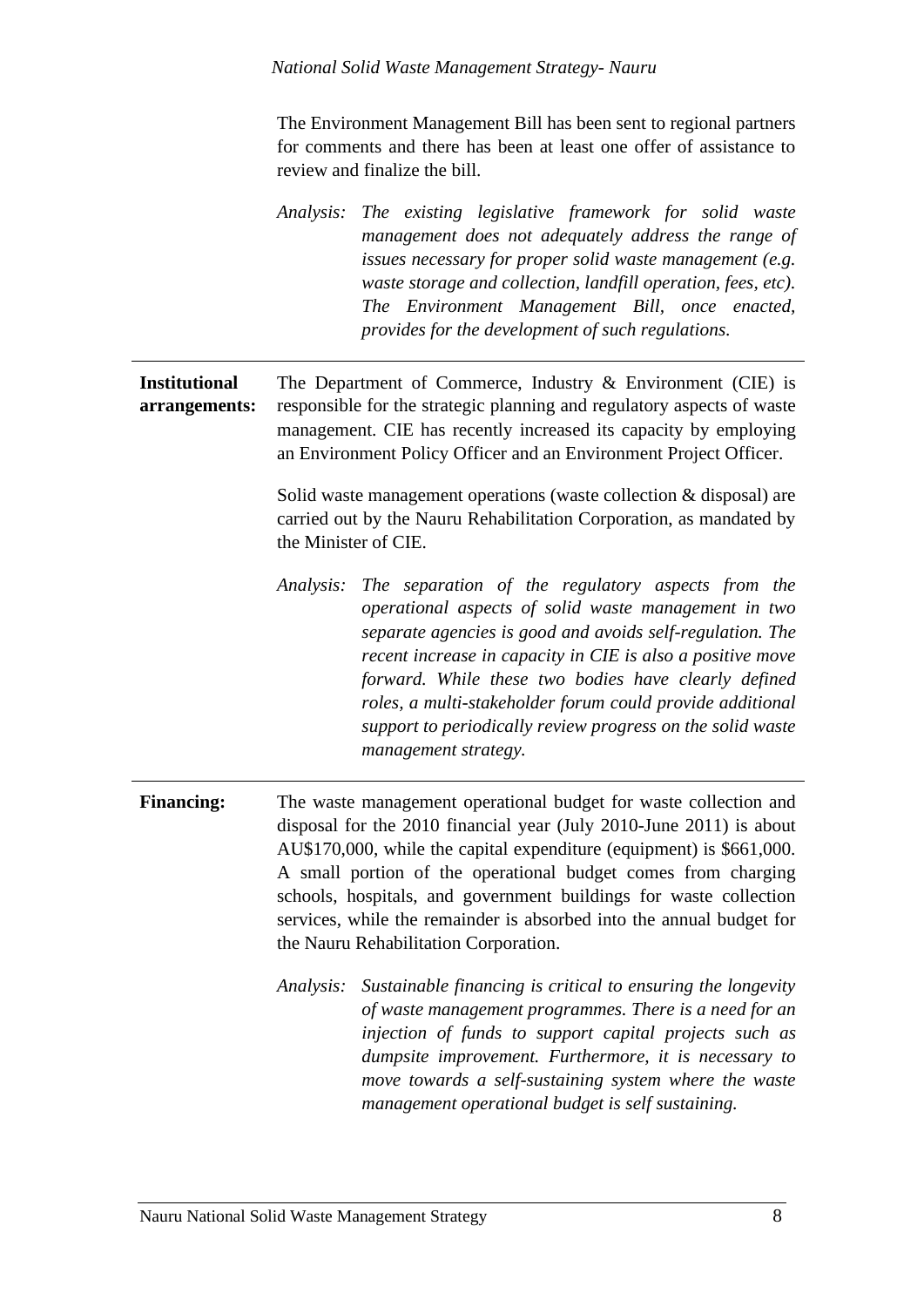### **Waste generation:**

The most recent waste generation study dates to 1994 [Baines,  $1994$ <sup>5</sup> when Nauru was at the height of an economic boom. The waste generation estimate was 500 kg/person/year with the components shown in the following table.

| Waste<br>Component    | Percent<br>of total<br>$(\%)$ | Estimate of<br>Per capita<br>generation<br>(kg/person/yr) | Estimate of total<br>generation for<br>Nauru<br>(kg/person/yr) |
|-----------------------|-------------------------------|-----------------------------------------------------------|----------------------------------------------------------------|
| Green wastes          | 40                            | 200                                                       | 3000                                                           |
| Food wastes           | 7                             | 35                                                        | 525                                                            |
| Cardboard             | 10                            | 50                                                        | 750                                                            |
| Paper                 | 8                             | 40                                                        | 600                                                            |
| <b>Plastics</b>       | 10                            | 50                                                        | 750                                                            |
| <b>Textiles</b>       | 5                             | 25                                                        | 375                                                            |
| Glass                 | 5                             | 25                                                        | 375                                                            |
| Wood                  | 3                             | 15                                                        | 225                                                            |
| Rubber                | 2                             | 10                                                        | 150                                                            |
| Steel cans            | $\overline{2}$                | 10                                                        | 150                                                            |
| Aluminium             | 1                             | 5                                                         | 75                                                             |
| Other metals          | 5                             | 25                                                        | 375                                                            |
| Misc (dirt, ash, etc) | $\overline{2}$                | 10                                                        | 150                                                            |
| TOTALS                | 100                           | 500                                                       | 7500                                                           |

In 2003, a household waste generation survey was conducted in Buada community. The results (shown below) differ considerably with the national average estimated in 1994.



<sup>5</sup> Baines, G. (1994). Nauru Australia Cooperation, Rehabilitation and Development Feasibility Study Environmental Cooperation Report Part B – Waste Management. Australian International Development Assistance Bureau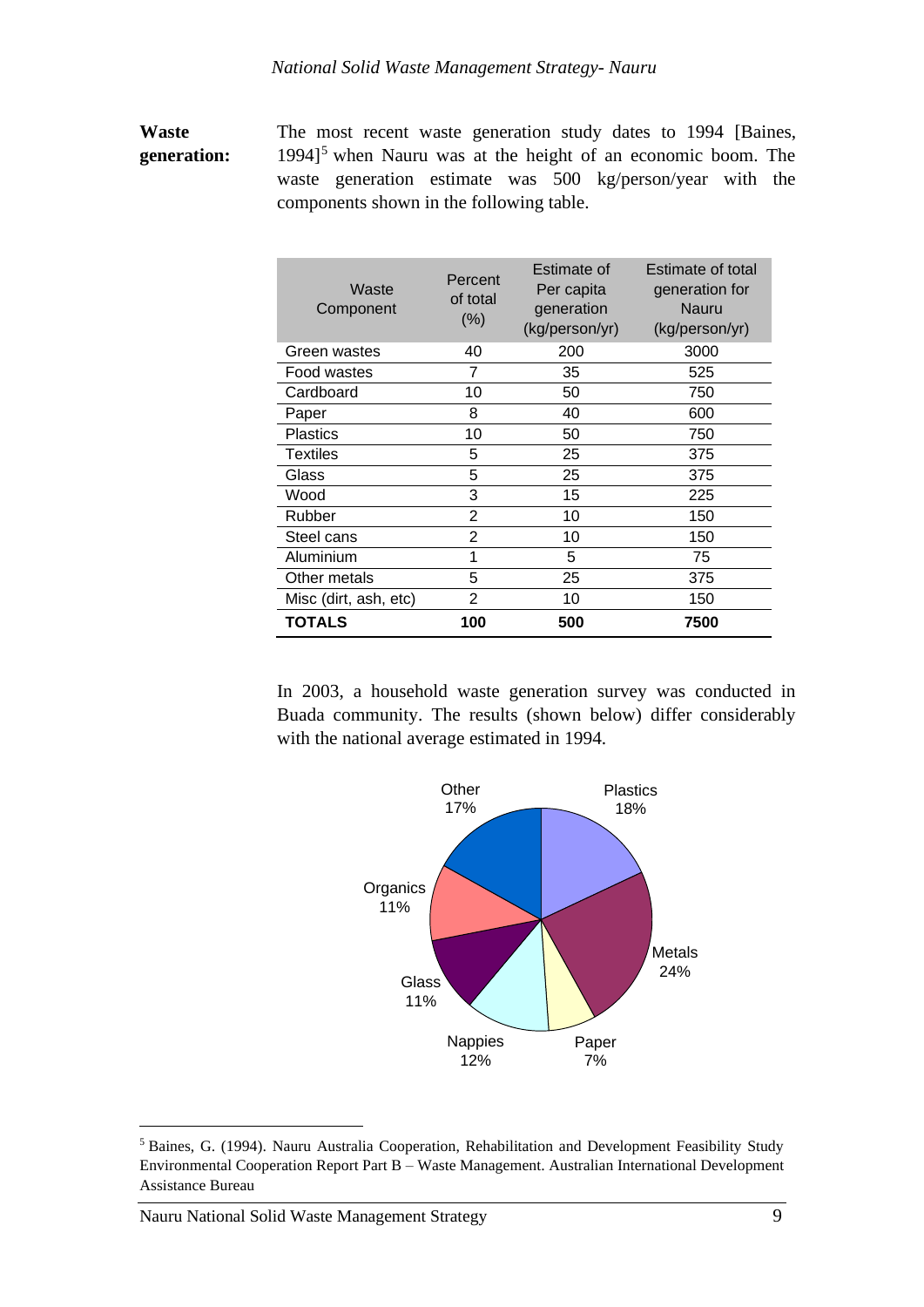#### *National Solid Waste Management Strategy- Nauru*

*Analysis: The available waste generation data is very outdated and is likely to be unreliable. Furthermore, there is no available waste generation statistics from the commercial and industrial sectors which may be responsible for a major portion of the waste stream. The waste generation baseline therefore needs to be established in order to validate or further inform the refinement of the National Solid Waste Management Strategy.*

#### **Waste collection:** The Nauru Rehabilitation Corporation operates the collection system. There is one (1) garbage compactor truck, which has not functioned for over 2 years due to mechanical problems. Waste collection is therefore carried out using 2 pickup trucks which can transport 15-20 wheelie bins each. With daily waste collection, about 60-80 bins are emptied daily.

A new compactor truck is expected to be delivered before the end of 2010, and the plan is to repair the existing truck to be used as a backup.

A skip-bin waste collection service is provided for the hospital (\$200/month), government buildings (\$200/month), and some schools (\$100/month). This paid service does not currently extend to private businesses whose waste is collected for free.

*Analysis: With the addition of a new compactor truck, the efficiency of the waste collection system is expected to improve. However, a daily collection service will increase wear and tear on the vehicle, and increases operational cost. Regular preventative maintenance of the vehicle and timely sourcing of spare parts will also be essential to minimizing long down-times due to mechanical failure. Furthermore, the free collection and disposal service provided to private businesses need to be re-examined in light of the charges to schools, and the hospital.*

**Waste recycling:** There are two persons engaged in commercial recycling activities on a small scale. One of these persons collects, bales and exports copper radiators and aluminium cans. He purchases aluminium cans from the public at AU\$0.40 per kilo, and has accumulated a full 20-foot container load of aluminium cans ready for export. Unfortunately, there are no fiscal measures to support the recycling sector.

> *Analysis: The private sector has shown initiative and interest in waste recycling; however the lack of fiscal measures such as container deposit legislation to support recycling*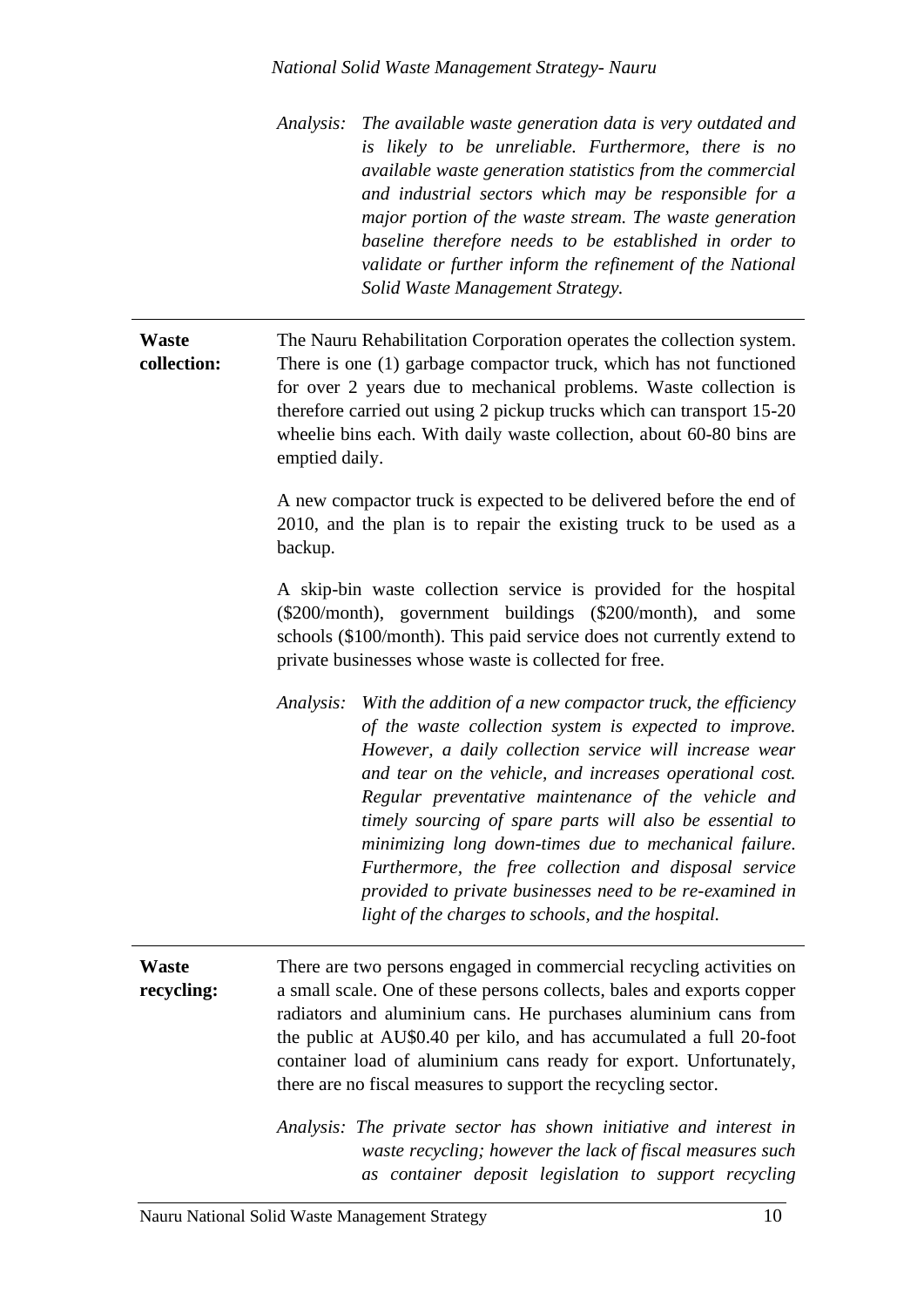*efforts makes it difficult to maintain a self-financing operation. Consideration must be given to measures to support small and micro enterprises engaged in waste management, as this is also identified as a priority in the National Sustainable Development Strategy.* 

**Solid waste disposal:** The disposal method on Nauru is an open dump method at the NRCmanaged dumpsite located in the south-west of the island. The dumpsite covers a fairly large area and is a pollution threat to underground water reserves as shown in the map below.

> Segregation bays were constructed sometime in the past to allow for the separation of recyclables, however, these are not functioning. The operating hours of the NRC-managed dumpsite are from 7am to 3:30pm and attempts are made to control access through a lockable access gate and posted security personnel. However, it is not uncommon to find waste pickers on the site. Dumpsite fires are also a common occurrence.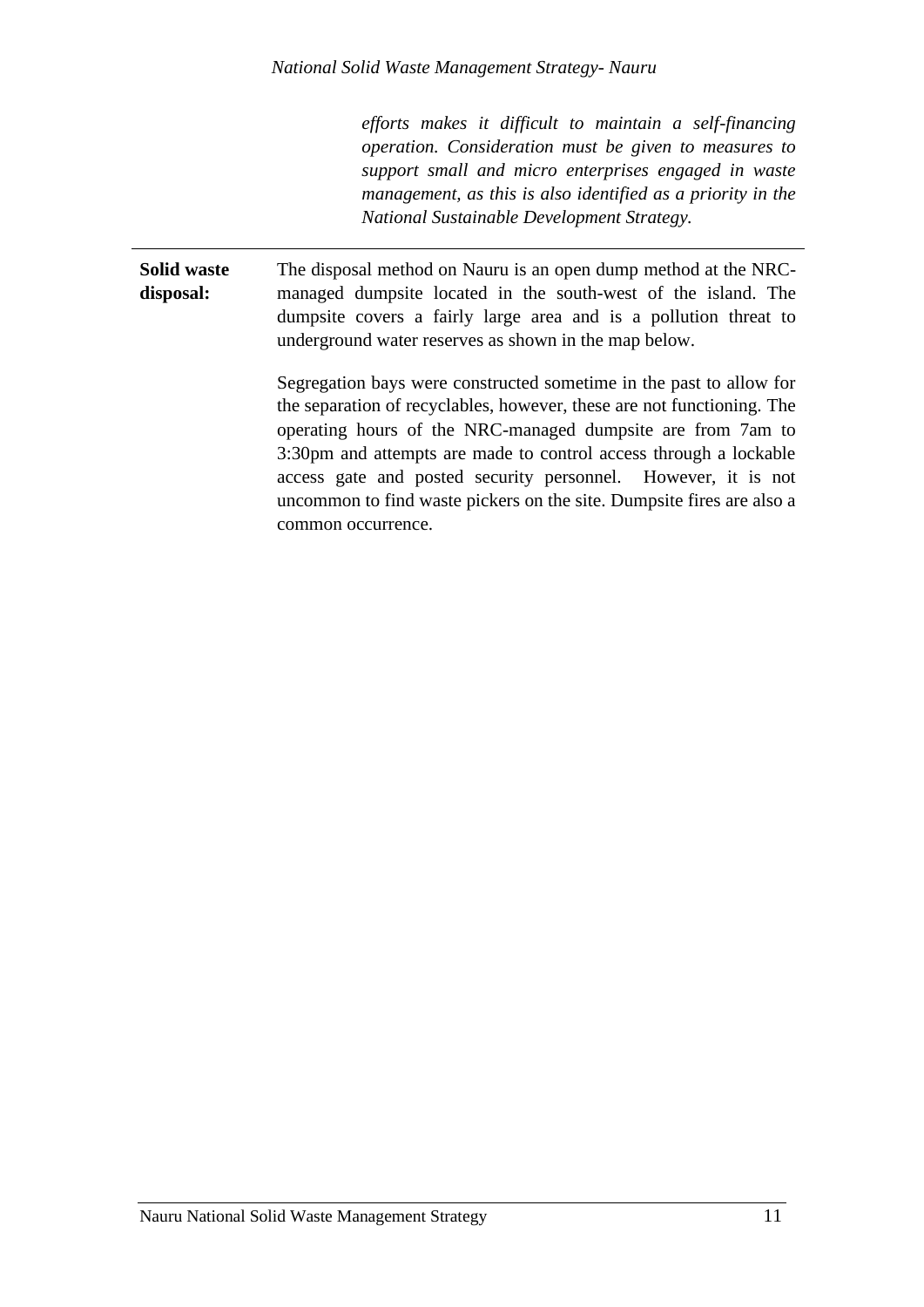

Map Source: Baines, 1994

Bulky scrap metals such as cars, and disused equipment, and other wastes such as tyres, are being stockpiled along the dumpsite's perimeter fence (see picture below), however, there is no plan in place to recycle this waste. Abandoned bulky wastes and other forms of litter can also be observed in numerous locations throughout the island.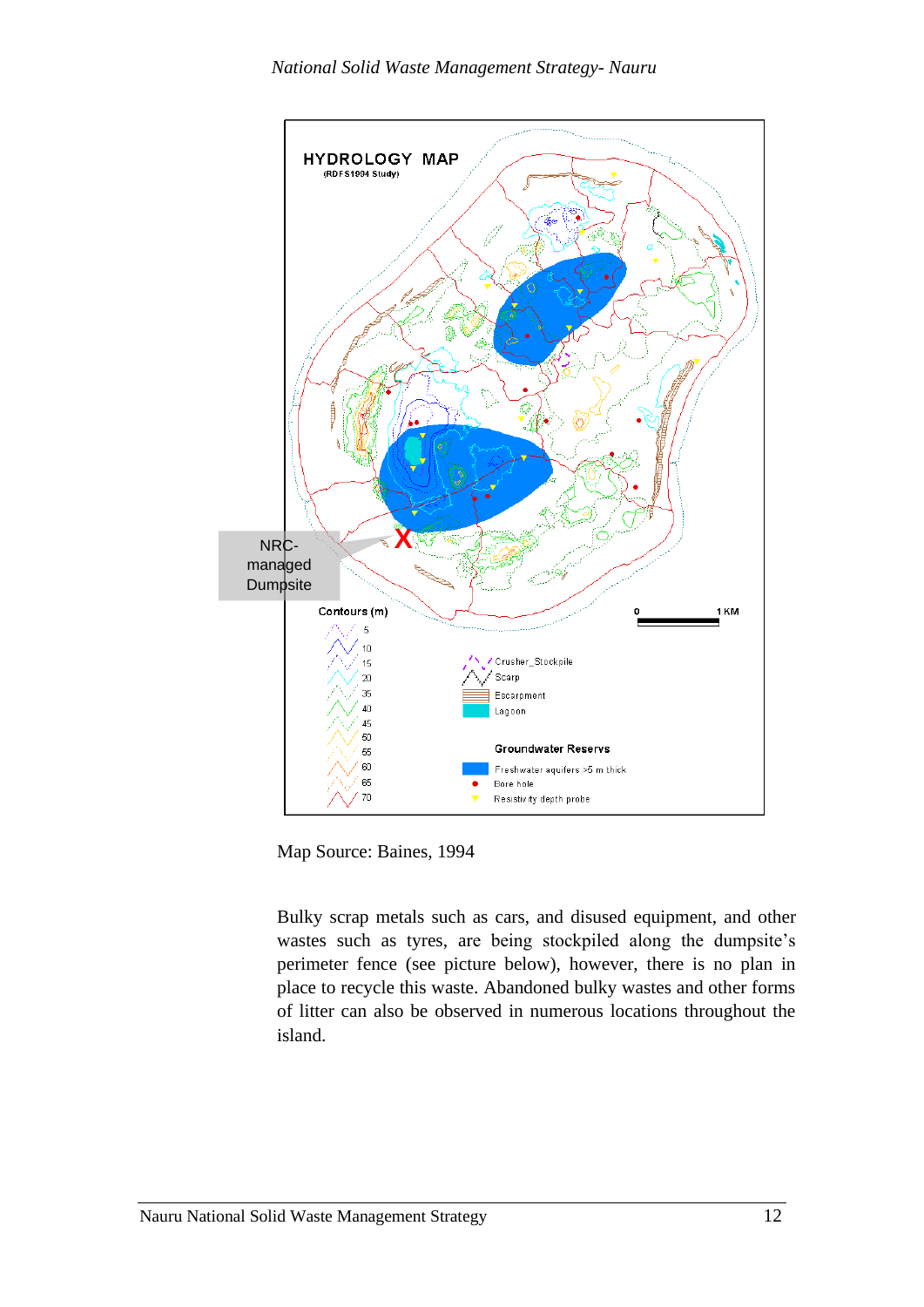

*Analysis: The current dumpsite has some good basic infrastructure such as perimeter fence, and segregation bays, however the operation of the dumpsite could be improved inexpensively to be more sanitary. The segregation of bulky waste is a positive action, however further action needs to be taken to recycle this waste and also other bulky waste abandoned throughout the island.*

**Education and awareness:** Waste education is not a formal component of the school curriculum, but there are some awareness activities conducted with schools and very limited activities in the communities.

> *Analysis: Education and awareness are essential components of a good waste management programme. A sustained and integrated effort is required in order to influence the value system of people, and achieve a positive behavioural change. This must include educating the young and the old.*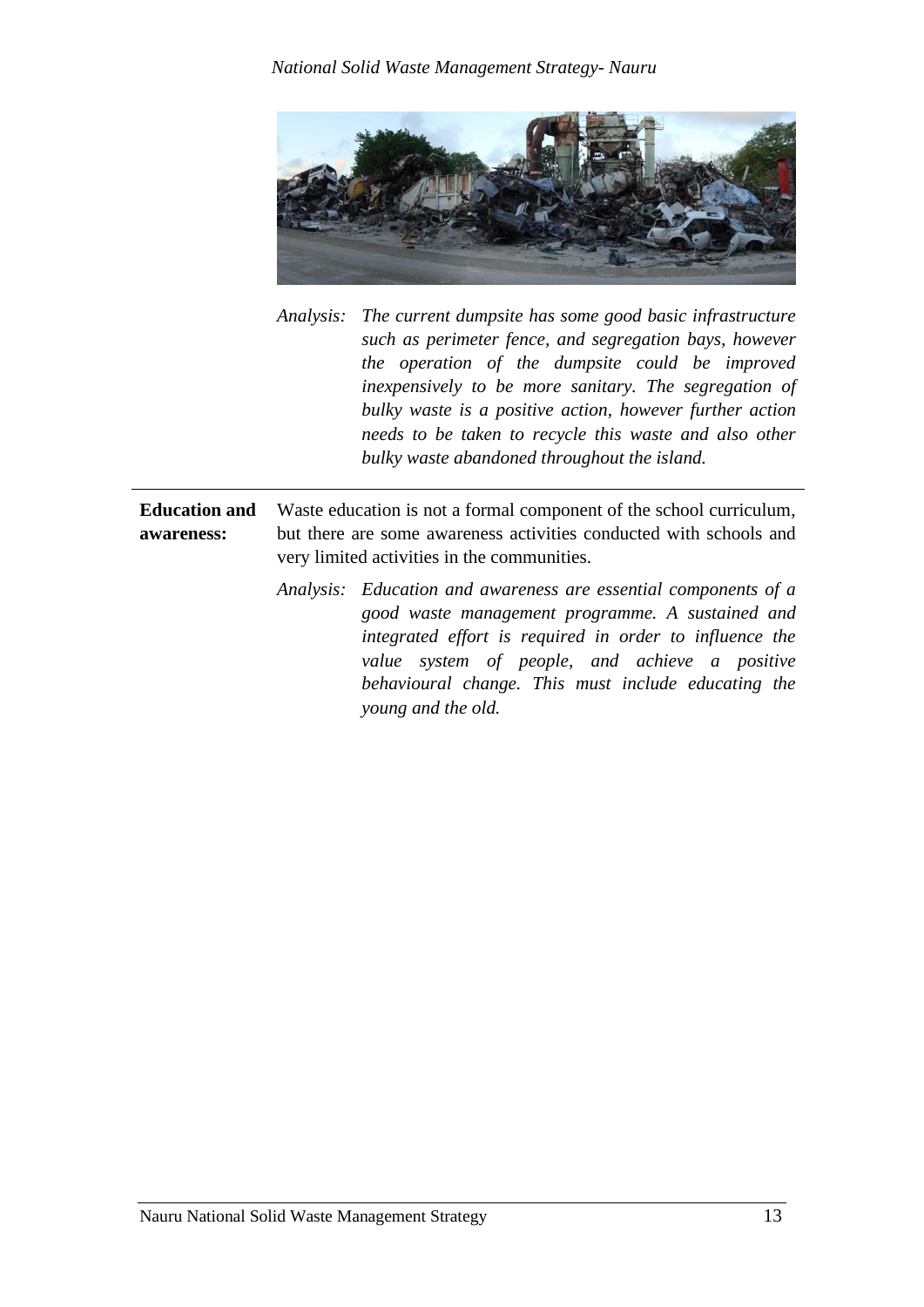# <span id="page-19-0"></span>**A NEW APPROACH TO SOLID WASTE MANAGEMENT**

# <span id="page-19-1"></span>THE WAY FORWARD

The proposed way forward is based on the preceding analysis of the existing situation and was developed using a participatory and consultative approach. The skeleton of the National Solid Waste Management Strategy was developed after a national consultation workshop with approximately 15 stakeholders in November 2008. This was followed by a second consultation workshop in October 2010 to finalize the Strategy. A list of stakeholders consulted during these workshops can be found in Appendix I.

The way forward consists of three elements: firstly, there is a need to establish the appropriate framework and standards for proper waste management through the development of appropriate legislation and policies. Secondly, it is believed that positive changes to waste management can be brought about by focusing on the people – more specifically, by gaining support from politicians, by changing people's behaviours through awareness, and by building up the human resource capacity within the country.

Finally, as the supporting regulatory framework and human capacity increases, it is expected that sustainable systems for collection, disposal, and recycling would function more effectively.

# <span id="page-19-2"></span>GUIDING PRINCIPLES

The way forward will be built on the following guiding principles:

| <b>Polluter-Pay</b><br><b>Principle:</b>  | Those responsible for causing pollution should pay the cost of<br>managing the pollution in order to maintain a healthy<br>environment.                                             |
|-------------------------------------------|-------------------------------------------------------------------------------------------------------------------------------------------------------------------------------------|
| <b>Precautionary</b><br><b>Principle:</b> | Lack of scientific data/information certainty should not be used as<br>a reason for not acting to prevent serious or irreversible<br>environmental damage or degradation.           |
| <b>Proximity</b><br><b>Principle:</b>     | Waste should be dealt with as close as possible to the source of<br>generation. This will reduce transportation costs,<br>and<br>contamination risks                                |
| <b>Consultation</b><br><b>Principle:</b>  | Government at all levels will consult and work with people and<br>organizations throughout the development and implementation of<br>the waste management strategies and action plan |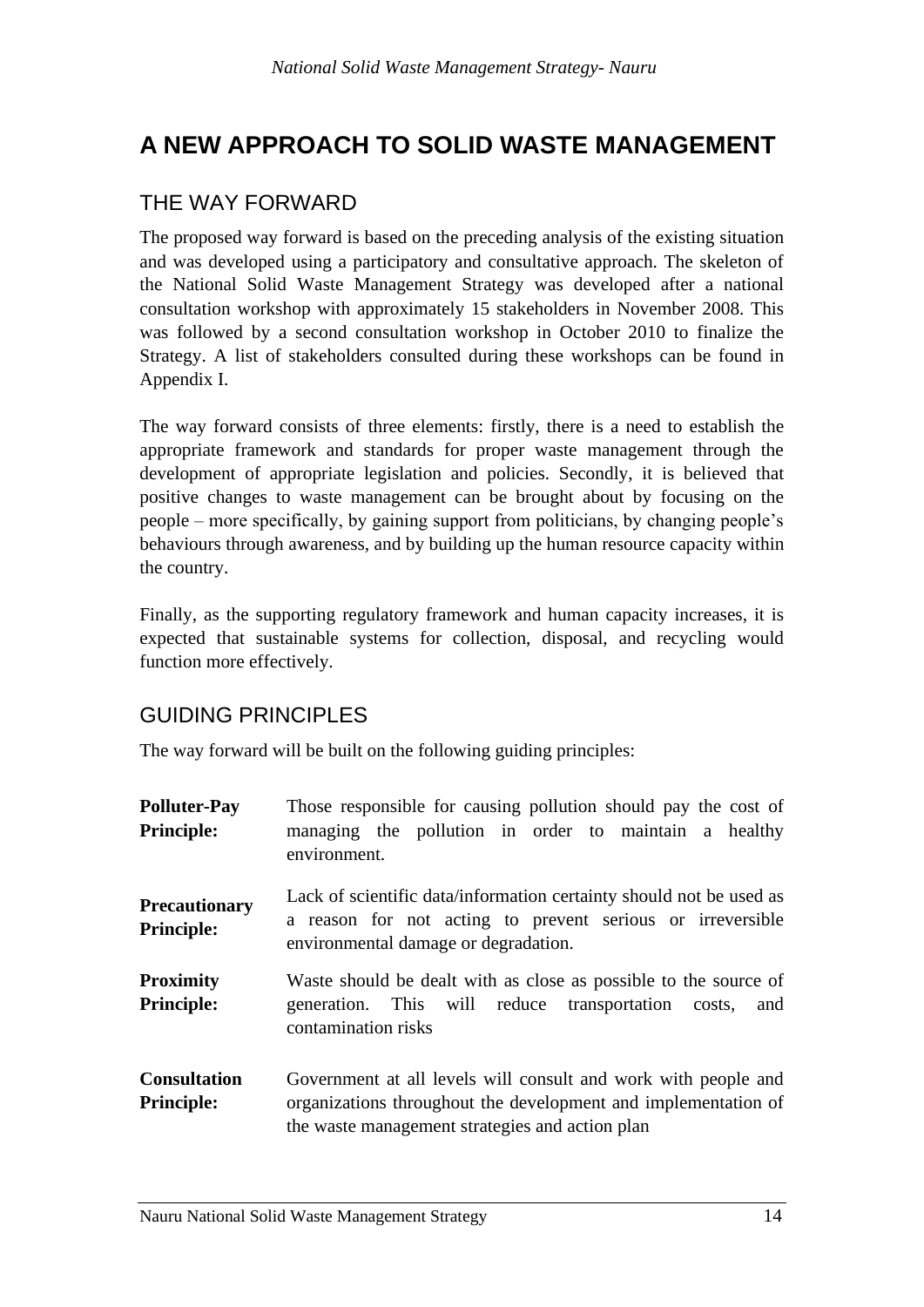# <span id="page-20-0"></span>VISION AND GOALS

The Vision for this National Solid Waste Management Strategy is based on the goals identified in Nauru's National Sustainable Development Strategy 2005-2025:

### *Effective management of waste and pollution that minimizes negative impacts on public health and environment*

This vision is underpinned by three goals which are grounded in the analysis of the current waste management situation and which also reflect the Government's commitment to achieving sustainable development:

- 1. To reduce environmental pollution from the generation and disposal of solid waste
- 2. To increase economic benefits and efficiency by reusing and recycling wastes where possible
- 3. To reduce the costs to society of managing waste through efficient and responsible management and equitable distribution of costs

# <span id="page-20-1"></span>**SCOPE**

The Strategy covers solid wastes from all sources (household, commercial, industrial, agricultural, and mining). It also covers bulky wastes such as tyres, derelict vehicles, and waste from construction and demolition. The Strategy does not cover hazardous waste, health-care waste, liquid waste, or gaseous wastes. It is envisioned that these will be included in subsequent revisions of the Strategy and as the institutional capacity to implement the Strategy increases.

## <span id="page-20-2"></span>IMPLEMENTATION TIMEFRAME

This Strategy covers a 10-year implementation period from 2017-2026. It is recommended that a mid-term review and evaluation of the Strategy be conduced in 2019 to ensure that it is adapted to address changing needs and new or emerging priorities.

# <span id="page-20-3"></span>THEMATIC PRIORITIES

To achieve the stated goals, 6 priority thematic areas were identified through wide stakeholder consultations. These thematic areas in no order of priority, are (A) legislation; (B) awareness; (C) capacity building; (D) waste disposal; (E) waste reduction, reuse, and recycling; and (F) sustainable financing.

Each of these thematic areas is expanded by looking briefly at the key issues, setting targets, and outlining the strategies for achieving those targets. The strategies are numbered continuously from one thematic area to the next.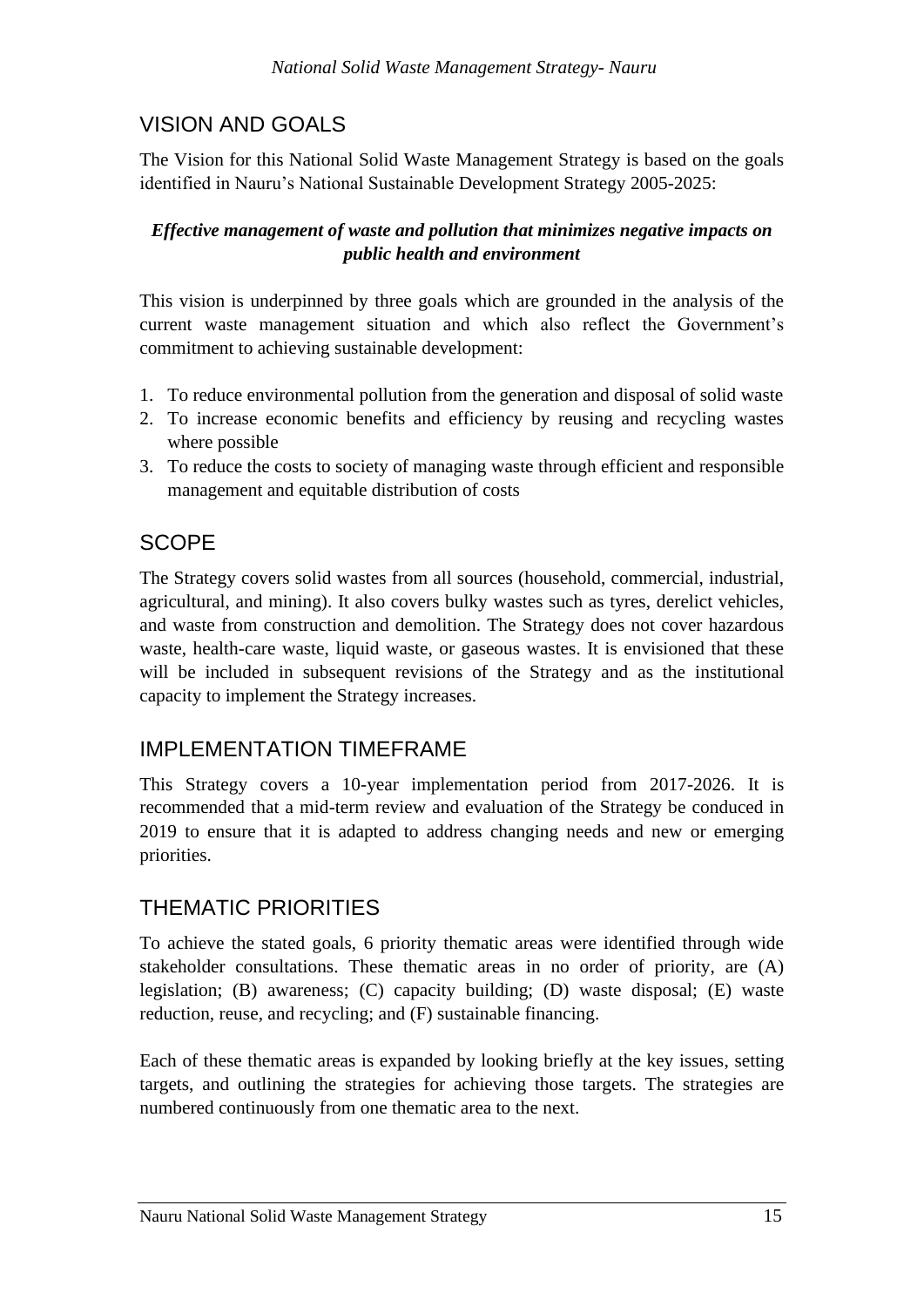### <span id="page-21-0"></span>**A. LEGISLATION**

### *The issues*

An environmental management bill has already been drafted and is currently being reviewed. This bill provides for the development of regulations pertaining to waste management; however such regulations have not yet been drafted.

The Litter Prohibition Act addresses littering, however this also needs to be reviewed and consolidated to increase effectiveness and address the changing nature of today's waste.

#### *What we want to achieve*

• Practical and enforceable regulations for waste management enacted by 2019, and enforced beginning in 2020.

#### *How we will achieve the targets*

1. Develop appropriate solid waste management regulations.

### <span id="page-21-1"></span>**B. EDUCATION AND AWARENESS**

#### *The issues*

There is a lack of awareness of the negative impacts of poor solid waste management as demonstrated by the illegal dumping of rubbish and widespread littering. To some extent, there is also a lack of public interest in the issue of solid waste management. It is therefore critical to increase the level of awareness of the public through consumer education in order to gain support for solid waste management programmes. The public needs to understand the negative effects associated with a dirty environment.

#### *What we want to achieve*

- Increase the percentage of the population aware of and engaging in good solid waste management practices by at least 10% yearly over the 2017 levels.
- Solid waste management integrated into the Nauru school curriculum by 2018.

#### *How we will achieve the targets*

- 2. Develop an appropriate waste management learning programme for primary and secondary schools.
- 3. Develop a program for solid waste management awareness in Nauru.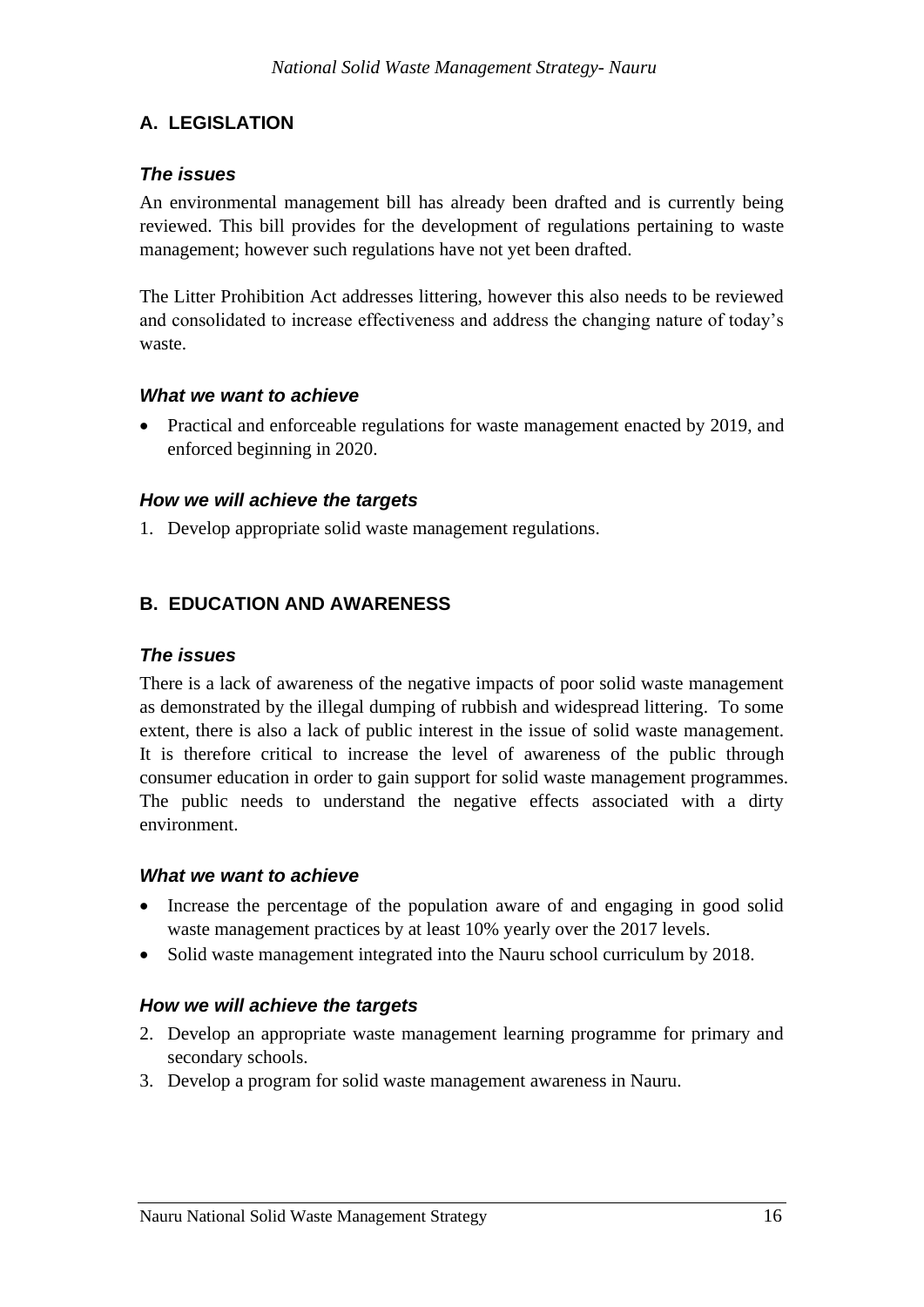## <span id="page-22-0"></span>**C. CAPACITY BUILDING**

### *The issues*

The Department of Commerce, Industry and Environment has recently appointed an Environment Policy Officer, and an Environment Project Officer, thus increasing the number of staff (non-project) in the environment department from 3 to 5.

The Nauru Rehabilitation Corporation responsible for waste collection and disposal also has staff to implement those services.

The number of available staff to deal with waste management in improving, however there is a need to expand the technical capacity and knowledge base of these staff members, especially the recent ones.

### *What we want to achieve*

• By 2017, adequate numbers of trained staff are effectively implementing the National Solid Waste Management Strategy, and there is a plan in place for continuous staff development.

### *How we will achieve the targets*

- 4. Identify and access relevant and practical training opportunities for staff members in order to increase the number of people trained to the certificate level or higher in solid waste management.
- 5. Require minimum competency levels for working in waste management.

## <span id="page-22-1"></span>**D. WASTE COLLECTION AND DISPOSAL**

### *The Issues*

The NRC-managed dumpsite is an open dump which:

- is accessible to the public for scavenging and is therefore a health risk
- is a pollution risk to underground water reserves
- is a source of air pollution from uncontrolled fires.

There are simple techniques based on the semi-aerobic landfill technique, which have been successfully used in other small islands to improve dumpsite operation and these can be applied to NRC-managed dumpsite to incrementally improve the operation of the dump.

Waste is collected daily from all areas, and it is reported that the bins are usually full. The waste collection system is expected to further improve by the end of 2020 with the purchase of a compactor truck, however, the costs versus the benefits of providing a daily waste collection frequency is worth examining, especially considering the size of the island, and the challenges with equipment maintenance.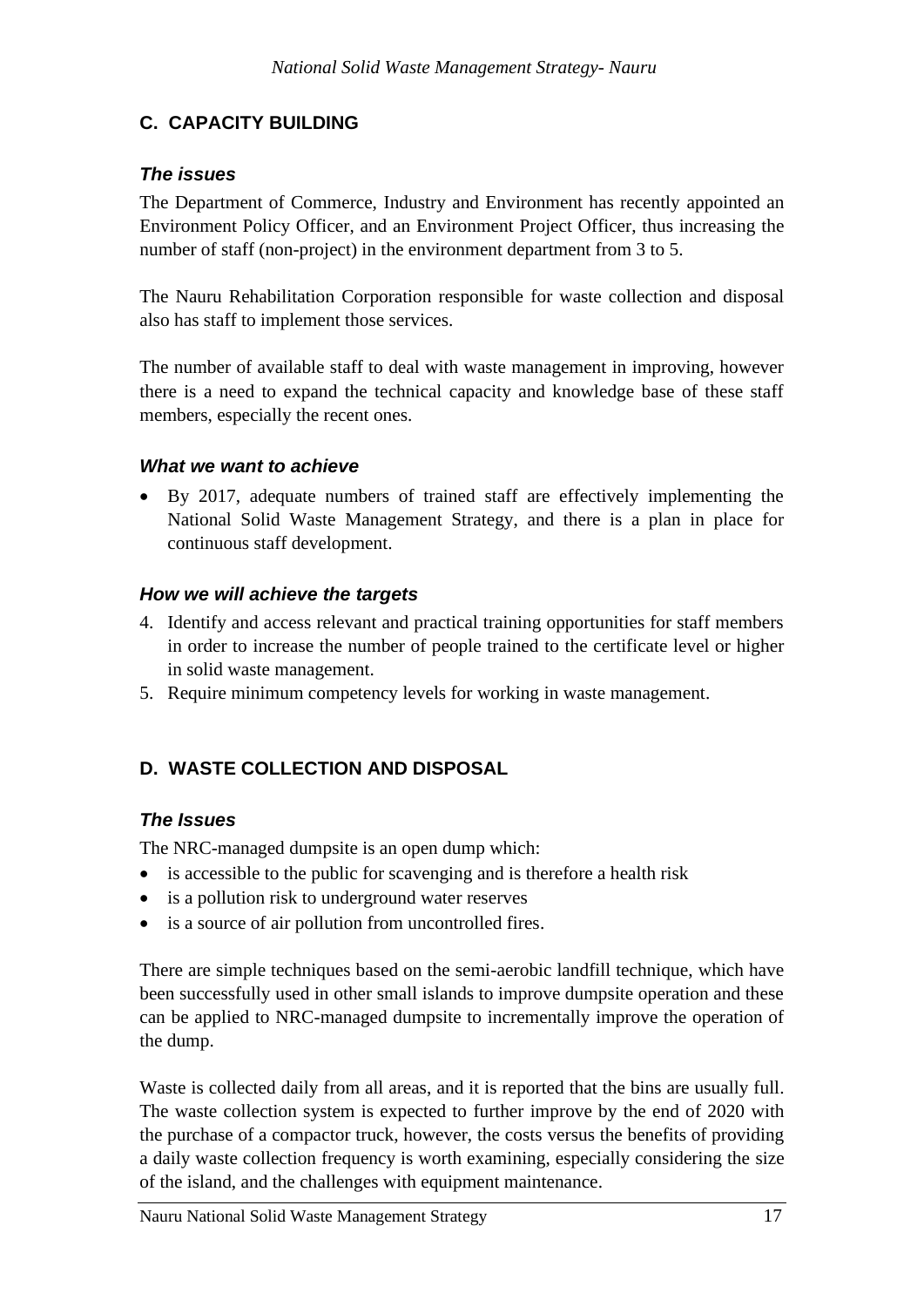### *What we want to achieve*

- Improved operation and management of the NRC-managed dumpsite by 2017 in order to extend the operational life and minimize the pollution risks and other environmental impacts (odours, pests, fires, etc).
- An efficient and sustainable collection system in place by 2018.

### *How we will achieve the targets*

- 6. Incrementally improve the technical operation and management of the NRCmanaged dumpsite based on the semi-aerobic (Fukuoka) landfill.
- 7. Improve the efficiency and cost-effectiveness of the current waste collection and disposal systems.

### <span id="page-23-0"></span>**E. WASTE REDUCTION, REUSE, AND RECYCLING**

### *The Issues*

There are no formal initiatives for waste reduction, reuse, or recycling in Nauru, despite the fact that a large portion of the waste stream could be avoided through import controls, or recycled with the aid of deposit-refund systems.

Bulky waste which can be recycled is currently segregated at the NRC-managed dumpsite; however there is no further plan in place to recycle this waste or similar waste located in communities across the island.

#### *What we want to achieve*

- 30 % reduction in the amount of solid waste requiring disposal to landfill by 2020 compared to 2017 baseline data
- 75% reduction in bulky waste stockpiles by 2020.

### *How we will achieve the targets*

- 8. Implement appropriate frameworks that discourage excessive waste generation, and also encourage and support recycling, focusing on:
	- container deposit legislation for aluminium and steel cans, glass, and PET bottles
	- organic waste composting
	- plastic bag control measures
- 9. The government will take the lead and demonstrate its commitment to good waste management by adopting internal policies and practices on solid waste reduction in the workplace, and by supporting any future waste recycling initiatives through segregation of its waste.
- 10. Consider options for stimulating and supporting private sector initiatives for waste reduction, reuse and recycling.
- 11. Implement a bulky waste recycling project.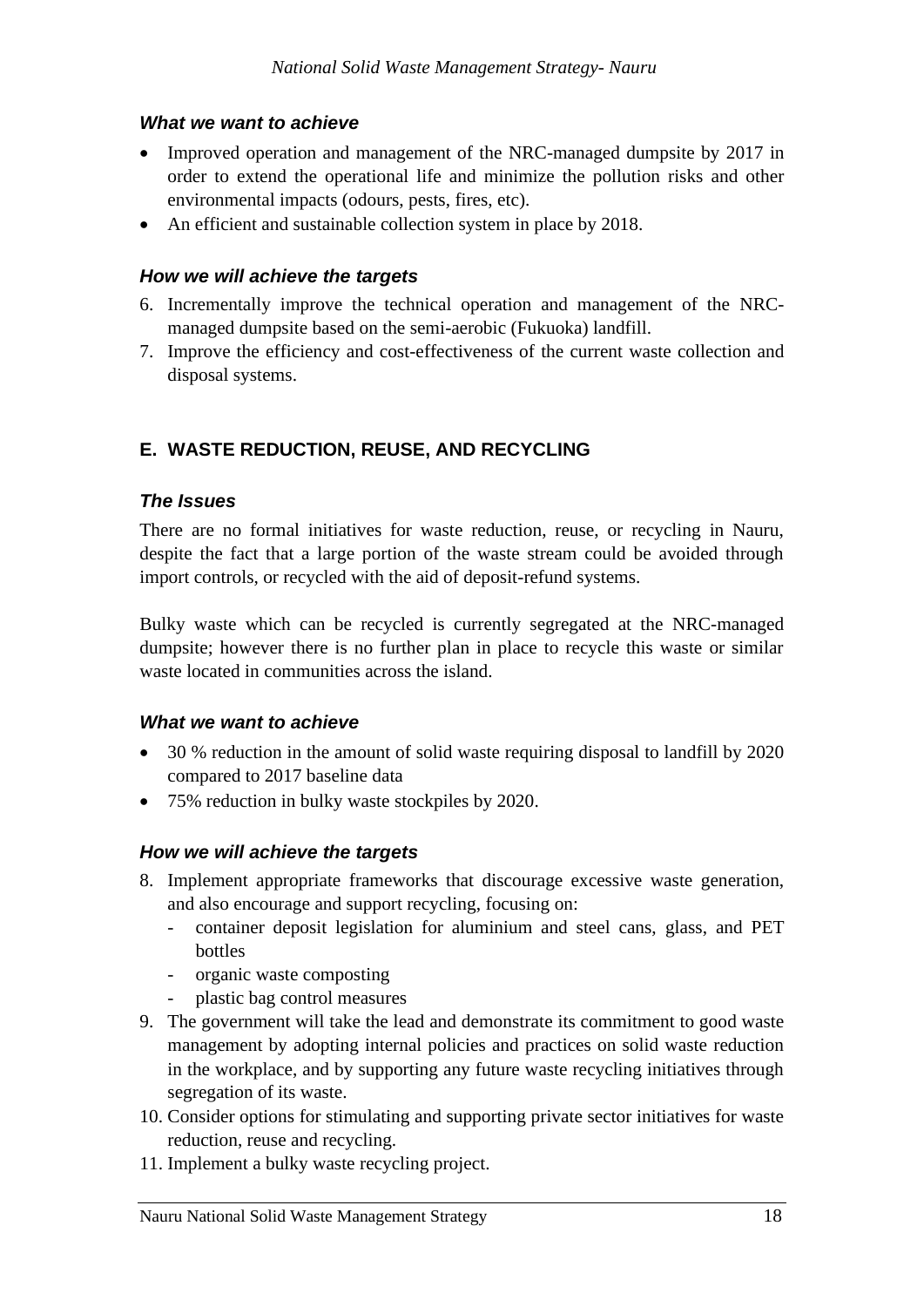### <span id="page-24-0"></span>**F. SUSTAINABLE FINANCING**

### *The Issues*

The polluter pays principle is not evenly applied. For example, schools, hospitals and government departments pay for waste collection; however, residents, businesses and industry do not pay.

There is limited finance for waste management which affects operations and maintenance of equipment, awareness programmes, and human resources development. This problem is not unique to the waste management sector, but is faced by many other sectors because of the poor economic condition of Nauru.

At the same time, Nauru is loosing an opportunity maximize economic benefits by reusing and recycling wastes such as aluminium and scrap metals. Furthermore, failure to properly manage waste and consider options such as composting of organic waste could have wider economic impacts on tourism, agriculture, and health.

If the full costs of poor waste management in Nauru were assessed, it is likely that it would exceed the cost of managing the waste properly in the first place.

#### *What we want to achieve*

- Fair application of the polluter pays principle  $-$  i.e., those who cause pollution should pay the cost of managing that pollution.
- At least 15% of the waste management budget generated from sustainable means by 2019, and 30% by December 2023.

#### *How we will achieve the targets*

12. Gradually implement self-financing systems for waste recycling (e.g. container deposit legislation), collection (e.g. household user fees), and disposal (e.g. tipping fees) (refer to item #8 above).

## <span id="page-24-1"></span>COORDINATION OF THE STRATEGY

The Department of Commerce, Industry, and Environment will coordinate the implementation of the National Solid Waste Management Strategy. A multistakeholder forum will be used to provide additional support to periodically review progress on the solid waste management strategy. A forum is suggested instead of a formal committee to avoid the many problems associated with establishing and running committee meetings.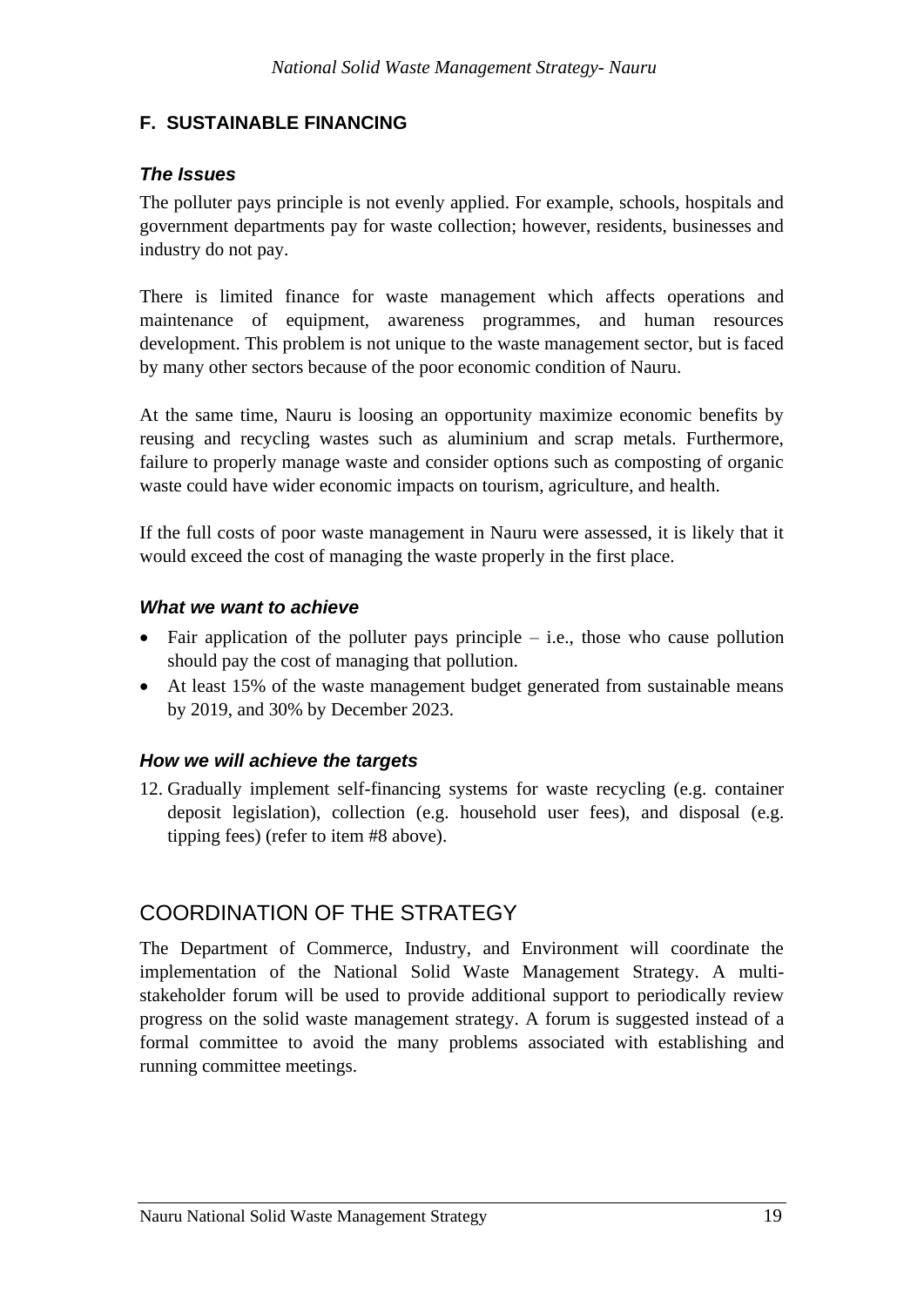## <span id="page-25-0"></span>MEASURING PROGRESS

Measuring the implementation progress of this National Solid Waste Management Strategy at regular intervals is important in order to ensure that any emerging issues or barriers can be identified and addressed. It is recommended that the Strategy be reviewed during its mid-term in 2019.

Measuring the overall success of the Strategy will also be based on key performance indicators, which have been listed in the National Sustainable Development Strategy 2005-2025. These indicators are listed below and have been broken down into more detail:

- 1. Proportion of waste effectively and sustainably managed
	- d. Proportion of waste avoided (e.g. through import bans)
	- e. Proportion of waste recycled or composted
	- f. Proportion of estimated waste generated that is disposed of at the designated disposal site
- 2. Number of national and sector policies, plans and programs in which waste and pollution issues have been integrated.

This National Solid Waste Management Strategy is implemented through an Action Plan, which outlines the specific actions, resources and timeframe necessary to achieve the targets spelt out in this strategy. It is expected that the Action Plan will be reviewed and updated as needed.